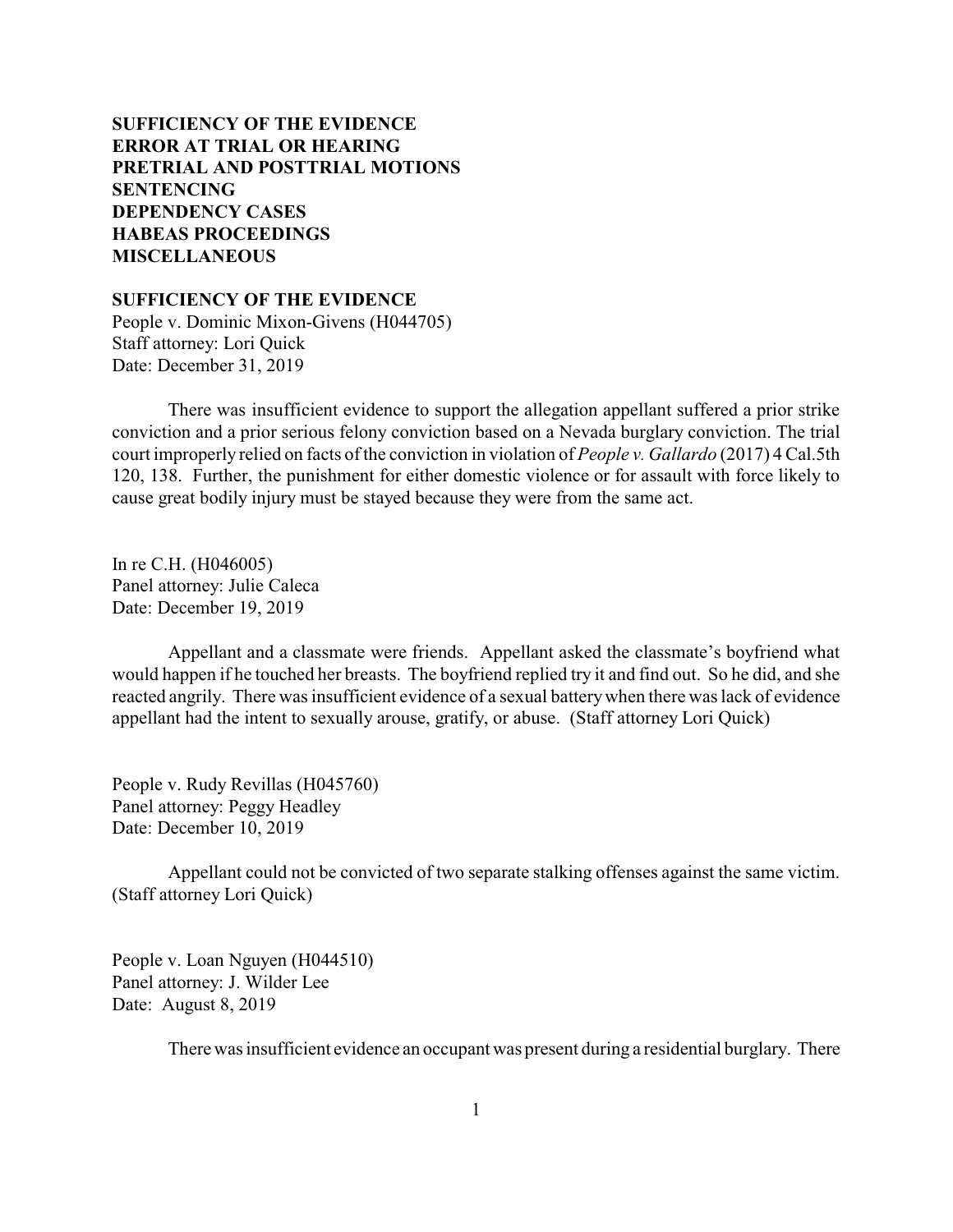was also insufficient evidence of passing a fictitious check when the defendant submitted a real check that was actually signed by the account holder, though the defendant passed it knowing there was insufficient funds to cover the amount. (Staff attorney Patrick McKenna)

People v. Dino Arucan (H044848) Panel attorney: Peggy Headley Date: August 9, 2019

Appellant, a convicted felon, was accused of stealing a friend's gun from his room. Appellant was convicted of residential burglary, grand theft of a gun, possession of a firearm by a felon, and illegal possession of ammunition, among other things. The conviction for theft must be reduced to a misdemeanor because there was no evidence the gun was worth more than \$950. The punishment for theft must be stayed under Penal Code section 654 in light of the punishment for being a felon in possession. The punishment for possessing ammunition must be stayed for the same reason. (Staff attorney Lori Quick)

People v. Vladimir Licina (H044643) Panel attorney: Matthew Watts Date: May 6, 2019

Appellant drove his car at a low rate of speed into the car of his ex-wife, who felt a jolt. The court of appeal decided this was insufficient force to amount to an indirect battery. There was sufficient evidence of assault but insufficient evidence of assault against a child in the back of the car when there was no evidence appellant was aware she was present. (Staff attorney William Robinson)

People v. Jaquelyn Edens (H045098) Panel attorney: Karlene Navarro Date: May 2, 2019

The felony conviction for auto theft was reduced to a misdemeanor because there was insufficient evidence of the value. (Staff attorney Paul Couenhoven)

In re A.E. (H046013) Panel attorney: Kelley Fleming Date: March 21, 2019

The minor entered another's car. The issue at the jurisdictional hearing was whether he took anything, The victim testified some things were recovered by the police, but he also said those items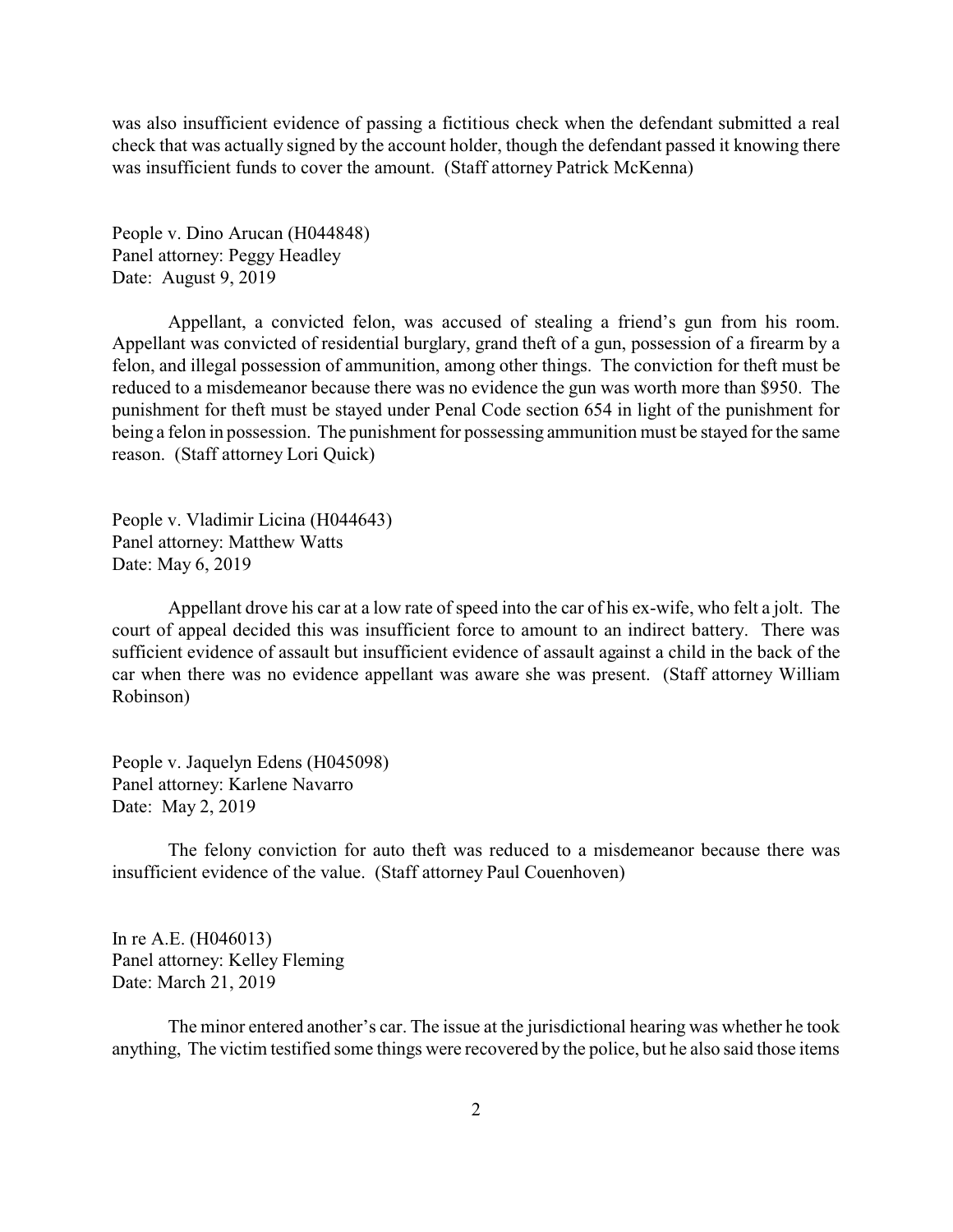<span id="page-2-0"></span>were never missing from the car. The court of appeal ruled there was insufficient evidence to find the minor committed theft. (Staff attorney Lori Quick)

People v. Wilder (H043486) Panel attorney: Sara Coppin Date: January 24, 2019

A jury convicted appellant of attempted possession of child pornography and attempting to use a minor for sex acts. A 16 year-old girl was sitting at a table in a public library. Appellant photographed her from under the table and behind her. She was fully clothed and not doing anything suggestive, and thus there was insufficient evidence to support the convictions. (Staff attorney William Robinson)

People v. Gonzalez (H045206) Staff attorney: Lori Quick Date: January 14, 2019

There was insufficient evidence of committing continuance lewd acts with a minor for at least thee months.

### **ERROR AT TRIAL OR HEARING**

People v. Edgar Martinez (H045108) Panel attorney: Candace Hale Date: December 31, 20196

Appellant could not be convicted twice of hit and run with injury for the same act against two victims. (Staff attorney Patrick McKenna)

People v. Sang Quoc Tran (H046967) Panel attorney: Nicholas Seymour Date: December 26, 2019

A jury convicted appellant of possession of contraband in jail (Pen. Code, § 4573.6) and possession of drugs in jail (Pen. Code, § 4573.8). The second conviction must be dismissed because it was necessarily included in the first conviction. (Staff attorney Lori Quick)

People v. Patrick Barraza (H045987) Panel attorney: Garrick Byers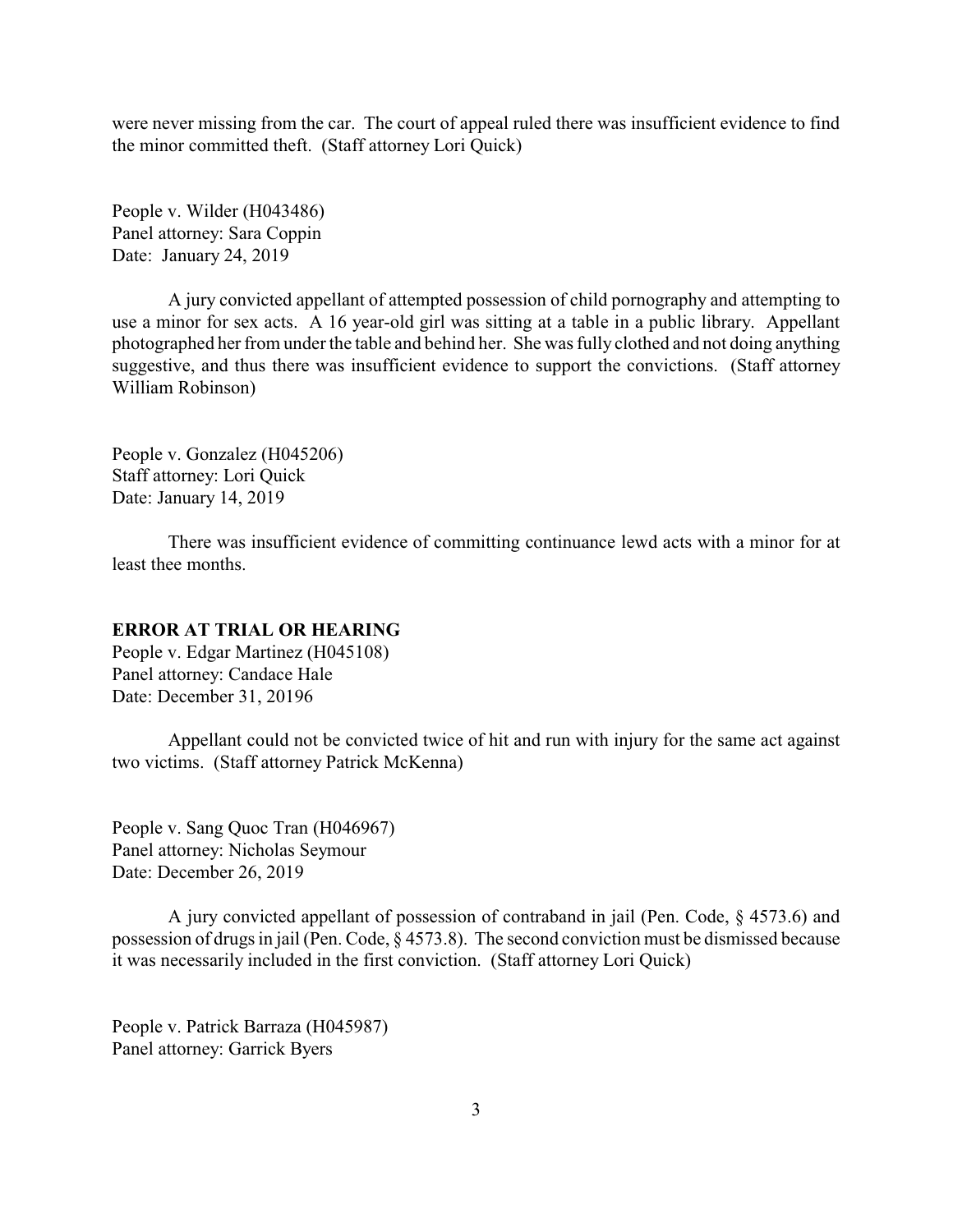Date: December 20, 2019

Appellant entered a plea for a certain term on condition he report to probation and return to court for sentencing. He did report to probation, but not in time for the probation report to be prepared for the sentencing hearing. Based on this, the court determined he violated the condition of the *Cruz* waiver. The court of appeal reversed because the court had not ordered him to report to probation before a deadline. (Staff attorney Jonathan Grossman)

People v. Daniel Petty (H045503) Panel attorney: John Dwyer Date: December 12, 2019

Appellant was convicted of taking or driving a motor vehicle. (Veh. Code, § 10851, subd. (a).) Because he could have been convicted of theft and the jury was not instructed on the amount, the conviction must reversed. The prosecution had the option of seeking a retrial or reducing the conviction to a misdemeanor. (Staff attorney Jonathan Grossman)

People v. Christian (H044243) Staff attorney: Anna Stuart Date: October 31, 2019

The court of appeal reversed a life sentence due to a coerced verdict. The jury reported to the trial court that it was deadlocked, 11-1. The court asked who the holdout juror was and urged the person to deliberate further. The court of appeal also found trial counsel was ineffective for failing to object.

People v. Conner (H045304) Panel attorney: Brian McComas Date: September 26, 2019

Appellant was charged with possession of child pornography. The police officer said he received a spreadsheet from a private firm devoted to enforcing laws against child pornography that indicated appellant had visited sites the firm designated as child pornography sites. The court of appeal reversed, holding the evidence was hearsay and violated appellant's right to confrontation. (Staff attorney William Robinson)

People v. Oscar Jimenez (H043629) Attorney: Steven Alan Torres Date: July 23, 2019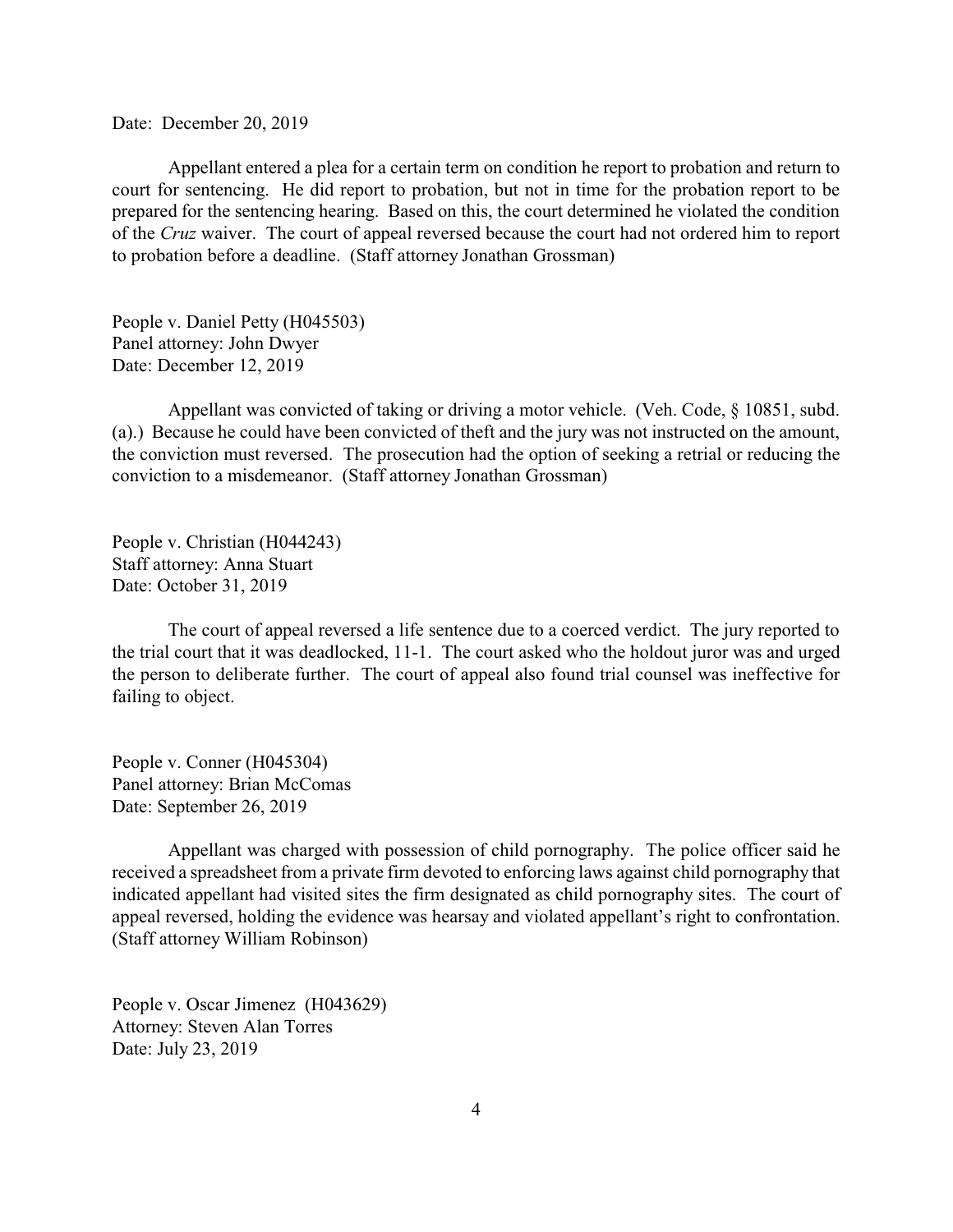<span id="page-4-0"></span>The court erred in admitting testimonial hearsay through the expert witness. (SDAP was not involved in this appeal)

People v. Jose Hernandez (H044870) Panel attorney: Jonathan Roberts Date: February 19, 2019

Appellant was convicted of felony cultivation of marijuana and misdemeanor possession for sale. The court erred in telling the jury it would instruct on the lesser included offense of simple possession but failing to do so. Further, his felony conviction must be a misdemeanor under Proposition 64. (Staff attorney Jonathan Grossman)

People v. Justin Skannal (H044449) Panel attorney: Joseph Shipp Date: January 31, 2019

Appellant entered the victim's apartment and said he would kill everyone inside and later said not to play with him or he would kill her. He was convicted of making a criminal threat, among other things. The court of appeal decided the failure to give a unanimity instruction was prejudicial error. (Staff attorney William Robinson)

People v. Randall Atkins (H044999) Panel attorney: Brian McComas Date: January 30, 2019

In a published decision, the court determined that to be guilty of threatening an executive officer under Penal Code section 69, the defendant must know the person being threatened is an executive officer. (Staff attorney Paul Couenhoven)

## **PRETRIAL AND POSTTRIAL MOTIONS**

People v. Aaron Martinez (H046229) Panel attorney: Teresa Biagini Date: October 1, 2019

The judgment was reversed because of a failure to hold a *Marsden* hearing. (Staff attorney Lori Quick)

People v. Superior Court (S.L.) (H046598)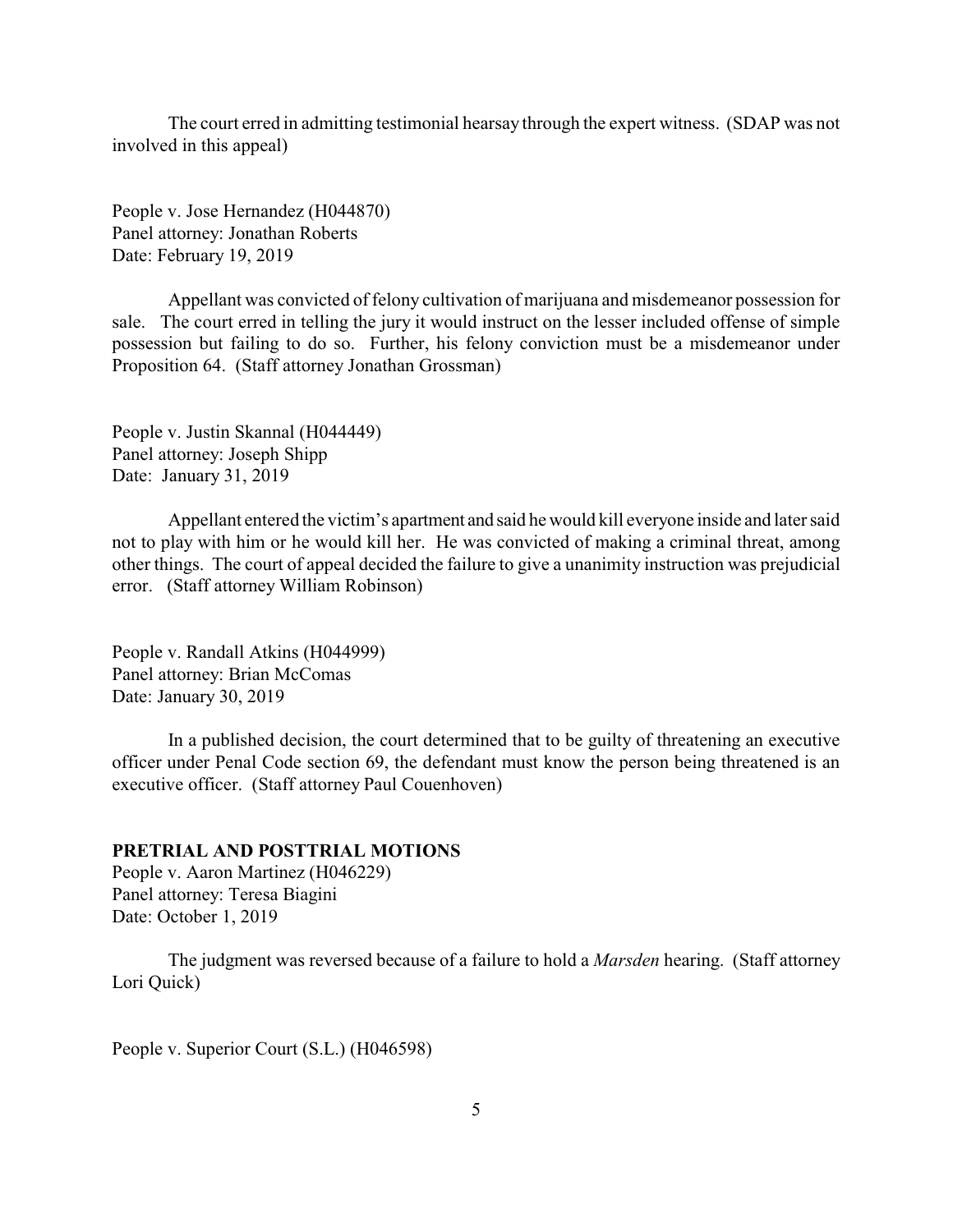Attorney: Jeffrey Dunn Date: September 20, 2019

In a published decision, a split court held that SB 1391, banning the transfer of 14 and 15 year-olds to adult court, was constitutional. (SDAP was not involved in the matter)

People v. Alec Bevington (H045605) Panel attorney: Marc McKenna Date: September 17, 2019

The court erred in failing to hold a hearing whether to substitute appointed counsel under *People v. Marsden* (1970) 2 Cal.3d 118 and for failing to provide on the minute order the statutory basis for the penalty assessments. (Staff attorney Patrick McKenna)

In re P.R. (H046227) Panel attorney: Thomas Deremigio Date: September 10, 2019

The matter was remanded because the juvenile court apparently did not understand it had the discretion to seal the minor's juvenile record, though he had an offense listed under Welfare and Institutions Code section 707, subdivision (b). (Staff attorney Patrick McKenna)

People v. Laura Risdal (H043219) Panel attorney: Tyrone Sandoval Date: August 30, 2019

Appellant was entitled to have a felony theft conviction reduced to a misdemeanor under Proposition 47 even though she had successfully completed probation and had the plea set aside under Penal Code section 1203.4. (Staff attorney Lori Quick)

People v. Esteban Montiel (H046204) Panel attorney: Christopher Johns Date: August 28, 2019

Appellant consented to a pat search for weapons. The officer pulled out drug paraphernalia. There was no evidence why the officer did this. Because there was insufficient evidence the nature of the object in the pocket was apparent from feeling the outside of the clothing, the denial of the motion to suppress was reversed. (Staff attorney Jonathan Grossman)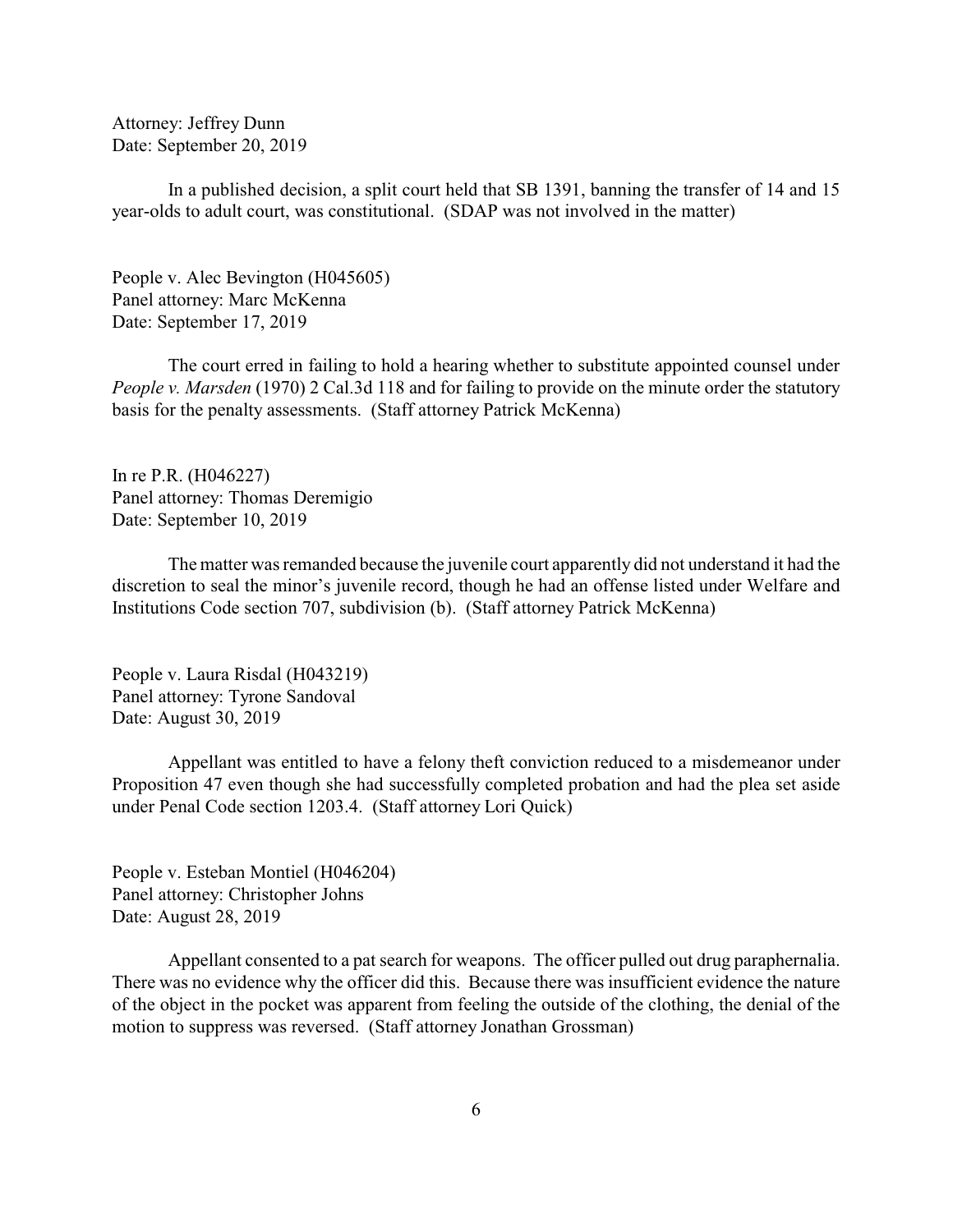People v. Ramon Lucatero (H044942) Panel attorney: Mary Jo Strnad Date: August 14, 2019

Appellant violated probation and was sentenced. Appellate counsel filed a motion in the trial court to reduce fines and fees. Trial counsel entered an agreement that appellant pay certain fines and fees as a condition of probation. The court of appeal decided the trial court lacked the authority to order conditions of probation after probation had been revoked. Further, the court could not impose punishment for a prison prior that was based on a conviction that had been reduced to a misdemeanor under Proposition 47. (Staff attorney Patrick McKenna)

People v. Franklin Farias (H042301) Panel attorney: Alexis Haller Date: July 31, 2019

Appellant's wife consented to officers searching the house. She explained appellant had illegal items in the garage. The officers searched containers in the garage and found contraband. A split court decided that the wife's consent did not extend to containers under appellant's exclusive control. (Staff attorney William Robinson)

People v. Siawash Ghasseminezhad (H045713) Attorney: Mark Arnold Date: July 30, 2019

The defense filed a motion to unseal the search warrant affidavit. The trial court denied the motion on the ground it had reviewed the sealed affidavit earlier in the case. Because this was not true, the matter was remanded for a new hearing. (SDAP was not involved in this appeal)

People v. Trevor Ryan-Tauber Panel attorney: Jeffrey Glick Date: July 26, 2019

The trial court ordered that a certain shotgun be confiscated and destroyed under Penal Code section 29300. The court of appeal held there was insufficient evidence the weapon was involved in the commission of a crime. (Staff attorney Lori Quick)

People v. Christopher Weaver (H045301) Panel attorney: Rudolph Alejo Date: July 1, 2019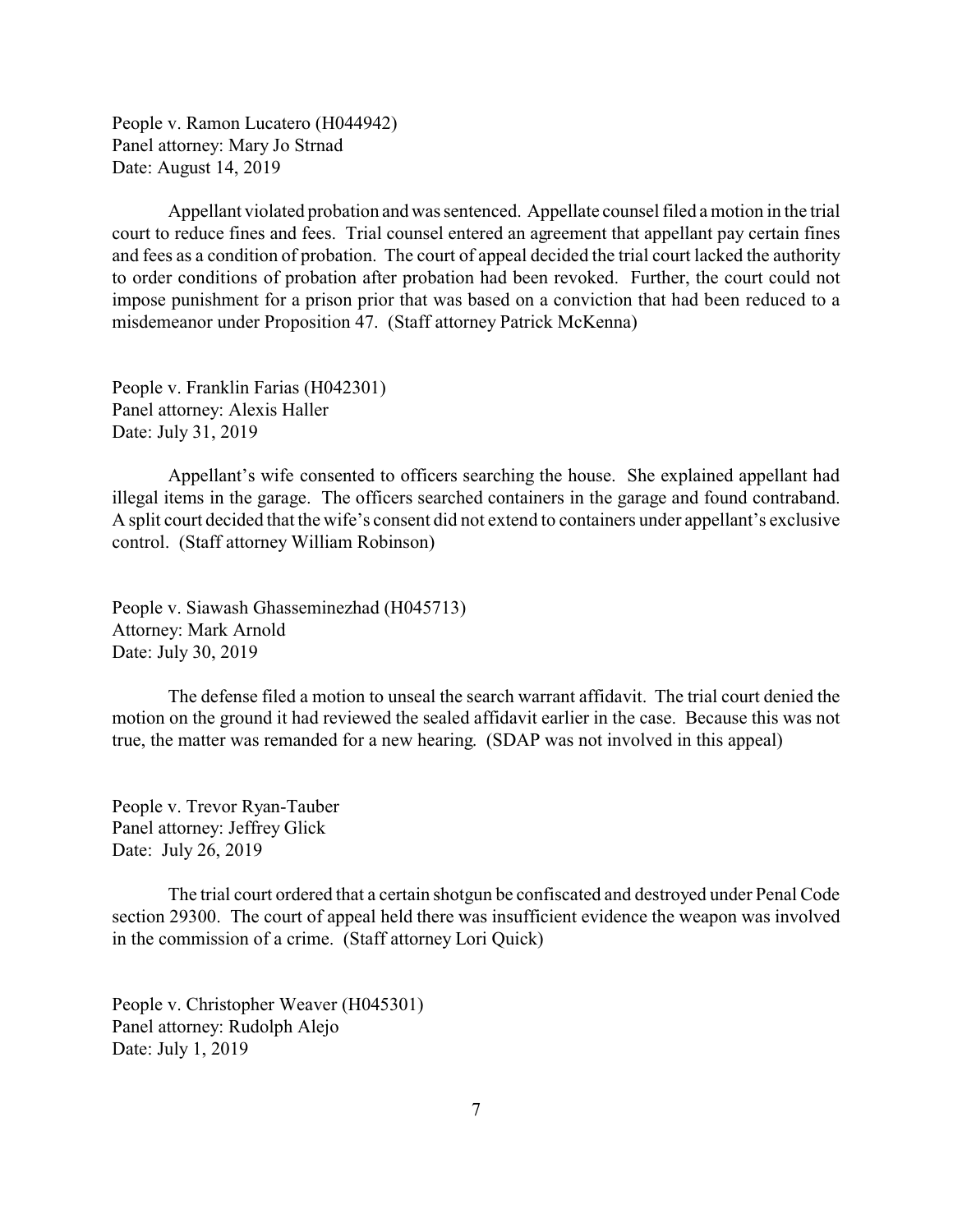In a published decision, the court of appeal determined the new mental health diversion scheme applies retroactively to cases on appeal when the new law was enacted. (Staff attorney Paul Couenhoven)

People v. Matthew Richardson (H045367) Attorney: David Dudley Date: June 25, 2019

Appellant entered into a plea bargain. There was no *Arbuckle* waiver. The judge then recused himself. As a different judge sentenced appellant, he moved to withdraw his plea, which was denied. On appeal, the court decided that a general waiver of the right to withdraw his plea on the plea waiver form did not apply to an *Arbuckle* violation. It further held that if the judge who took his plea could not sentence him because of recusal, he may withdraw his plea. (SDAP was not involved in this case)

People v. Castillero (H044944) Panel attorney: Michael Sampson Date: March 25, 2019

The minor committed a set of crimes when he was 16 years old, one when he was 15, and one might have been when he was 15 or 16 years old. He entered into a plea bargain in adult court, and Proposition 57 became law during his appeal. For purposes of the appeal, it was assumed that the law prohibiting minors to be transferred to adult court was constitutional. In a published decision, the court held that when there is a remand under Proposition 57, the juvenile court shall hold a transfer hearing, and if the matter is not transferred to adult court, the minor is not able to withdraw his guilty pleas; instead, the court schedules a disposition hearing. The juvenile court shall determine if the minor was 15 or 16 when the crime was committed. If only some of the charges are transferred to adult court, then this does not undo the pleas, but the adult court might need to resentence him. (Staff attorney Williams Robinson)

People v. David Bennett (H045394) Staff attorney: Paul Couenhoven Date: March 21, 2019

An enhancement for committing a felonywhile released on a felonymust be stricken because the predicate felony conviction had been reduced to a misdemeanor under Proposition 47.

People v. Chi Ung (H044599) Panel attorney: Lise Breakey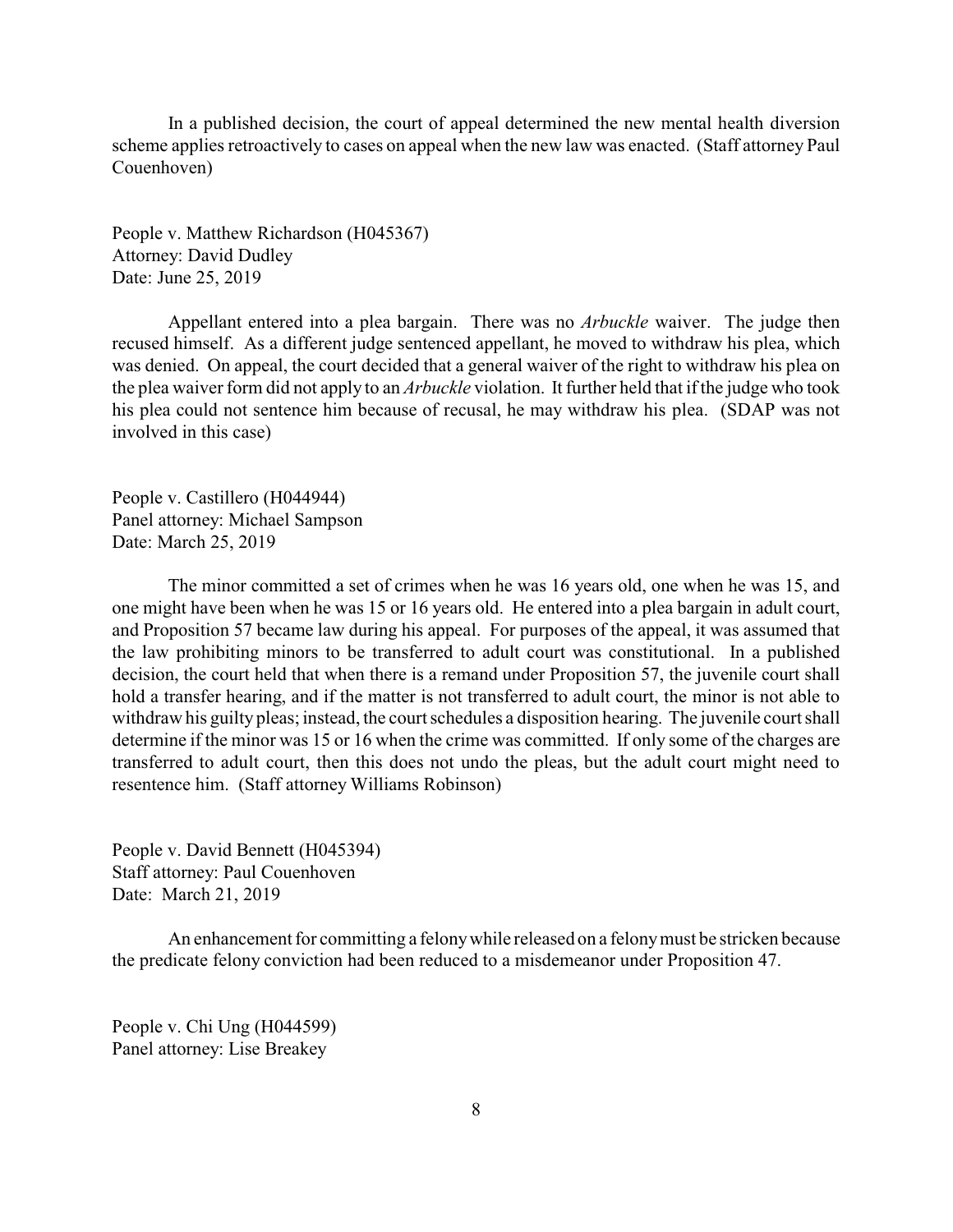<span id="page-8-0"></span>Date: February 22, 2019

Officers were at a motel parking lot investigating possible crimes and running license plates of cars to determine if they were stolen. They saw appellant asleep in the driver's seat of a car parked in the lot. An officer opened the unlocked driver's door and noticed a gun under appellant's leg. The trial court denied the motion to suppress evidence based on the community caretaker exception. The court of appeal reversed. If there was truly a concern for his safety not related to criminal investigations, the officer should have knocked on the window to ascertain if appellant was in need of assistance. (Staff attorney Paul Couenhoven)

People v. Raymond Garbin (H045938) Panel attorney: Raymond Garbin Date: February 21, 2019

Appellant's conviction for identity theft can be reduced to misdemeanor shoplifting under Proposition 47 if he can show the amount taken was not more than \$950. (Staff attorney Patrick McKenna)

People v. Flores (H045080) Staff attorney: Anna Stuart Date: January 18, 2019

The court erred in refusing to expunge appellant's record for a misdemeanor conviction because he had successfully completed probation.

#### **SENTENCING**

People v. William Burnes (H045562) Panel attorney: Edward Mahler Date: December 20, 2019

Appellant was convicted in two cases. The court imposed sentence, creating a principal term in each case. This was error. There can be only one principal term in a single commitment, regardless of the number of cases. After the opinion was issued, SB 136 became law. A petition for review was filed to raise this issue, and the supreme court remanded the case back to the court of appeal. On remand, the court of appeal ordered the prison prior be stricken. (Staff attorneyWilliam Robinson)

People v. Celerino (H045325) Panel attorney: Michelle Peterson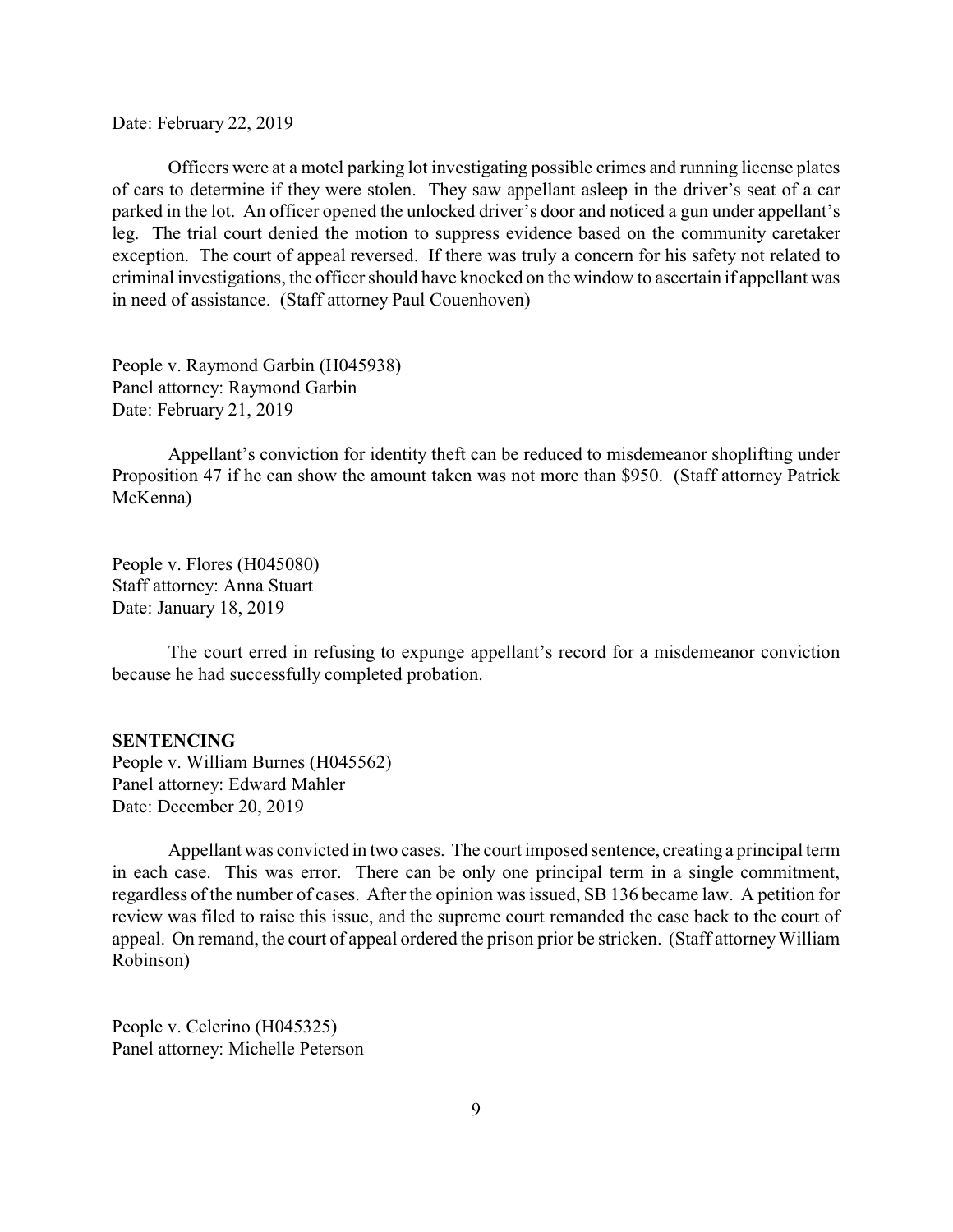Date: December 20, 2019

The court set the restitution fine at the minimum of \$300. Because the crime occurred in 2010, the statutory minimum fine was \$200. (Staff attorney Paul Couenhoven)

People v. Daniel Lopez (H043323) Panel attorney: Allen Weinberg Date: December 19, 2019

The drug trafficking prior must be stricken under SB 180. (Staff attorney Patrick McKenna)

People v. Dwight Johnson (H044901) Panel attorney: Randy Kravis Date: December 10, 2019

The court of appeal reversed the sentence because the superior court erroneously denied appellant's timely motion to represent himself at sentencing. (Staff attorney Jonathan Grossman)

People v. Ramon Bernal (H045620) Panel attorney: J. Frank McCabe Date: December 5, 2019

The matter was remanded so that the superior court could exercise its discretion whether to strike the prior serious felony conviction under Senate Bill No. 1393. (Staff attorney Patrick McKenna)

People v. Ricardo Guerrero (H045244) Staff attorney: Anna Stuart Date: November 27, 2019

The matter was remanded so that the superior court could exercise its discretion whether to strike the prior serious felony conviction under Senate Bill No. 1393.

People v. Ivan Vargas-Arrellano (H045538) Panel attorney: Jean Matulis Date: November 25, 2019

The matter was remanded so that the superior court could exercise its discretion whether to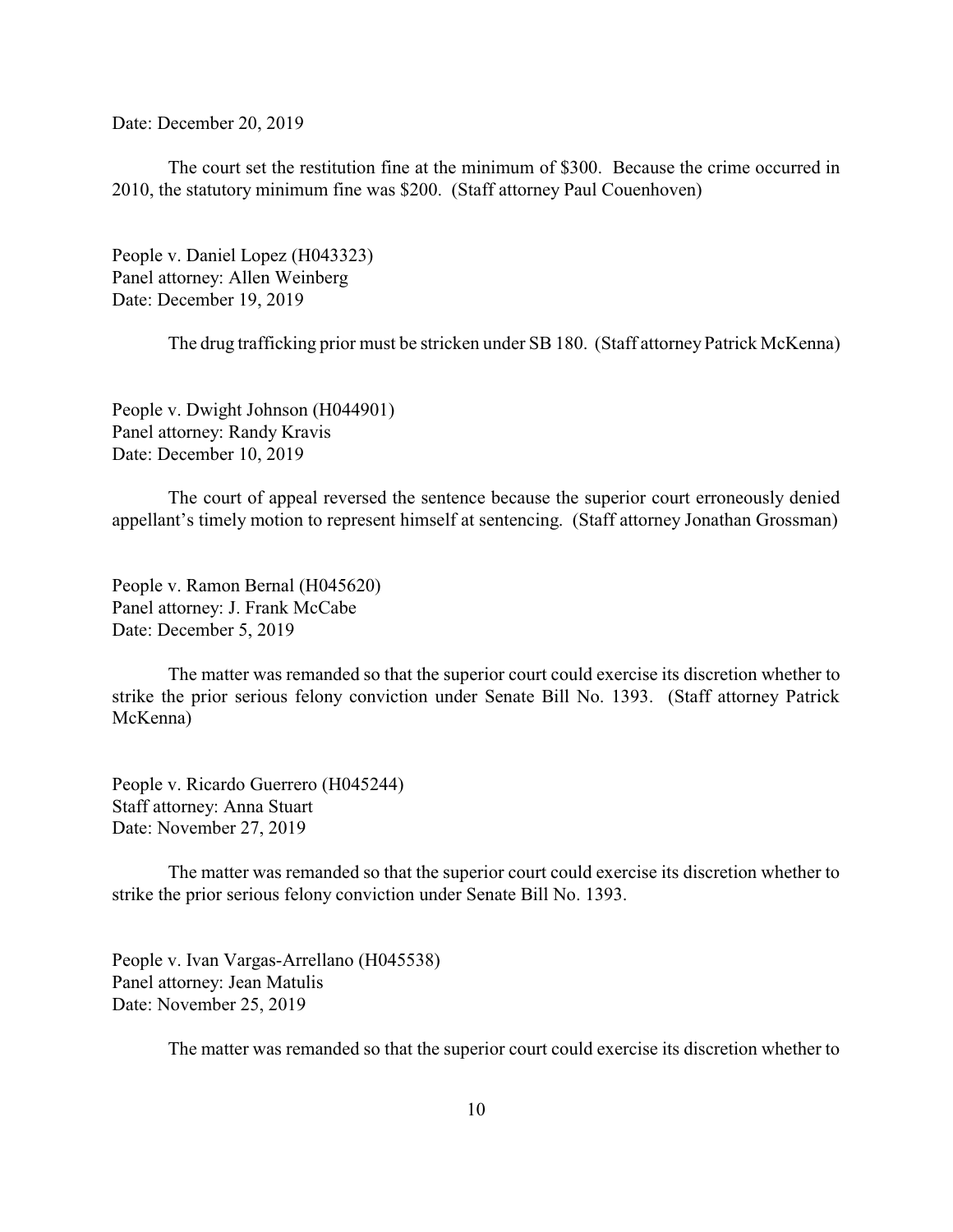strike the prior serious felony conviction under Senate Bill No. 1393 or to strike the prior prison commitment enhancement under Senate Bill No. 136. (Staff attorney Patrick McKenna)

People v. Juan Hernandez-Delgado (H044577) Staff attorney: Paul Couenhoven Date: November 7, 2019

The matter was remanded for a *Franklin* proceeding.

People v. Daniel Ruiz (H043582) Panel attorney: Candace Hale Date: October 30, 2019

The matter was remanded so that the superior court could exercise its discretion whether to strike the prior serious felony conviction under Senate Bill No. 1393. (Staff attorney Lori Quick)

People v. Robert Bueno (H046128) Panel attorney: Matthew Watts Date: October 30, 2019

The court erred in trebling victim restitution for receiving stolen property. While Penal Code section 496, subdivision (c) allows for treble damages in a civil suit, this did not apply to victim restitution. (Staff attorney Lori Quick)

People v. Carlos Pool (H045567) Panel attorney: Laurie Wilmore Date: October 9, 2019

The court remanded the matter to give the trial court the discretion to place the defendant on mental health diversion. (Staff attorney Jonathan Grossman)

People v. Jesse Yanez (H044528) Panel attorney: Steven Torres Date: October 3, 2019

The matter was remanded so that the superior court could exercise its discretion whether to strike the firearms enhancement under Senate Bill No. 620 or the prior serious felony conviction under Senate Bill No. 1393. Further, the punishment for assault with a firearm must be stayed in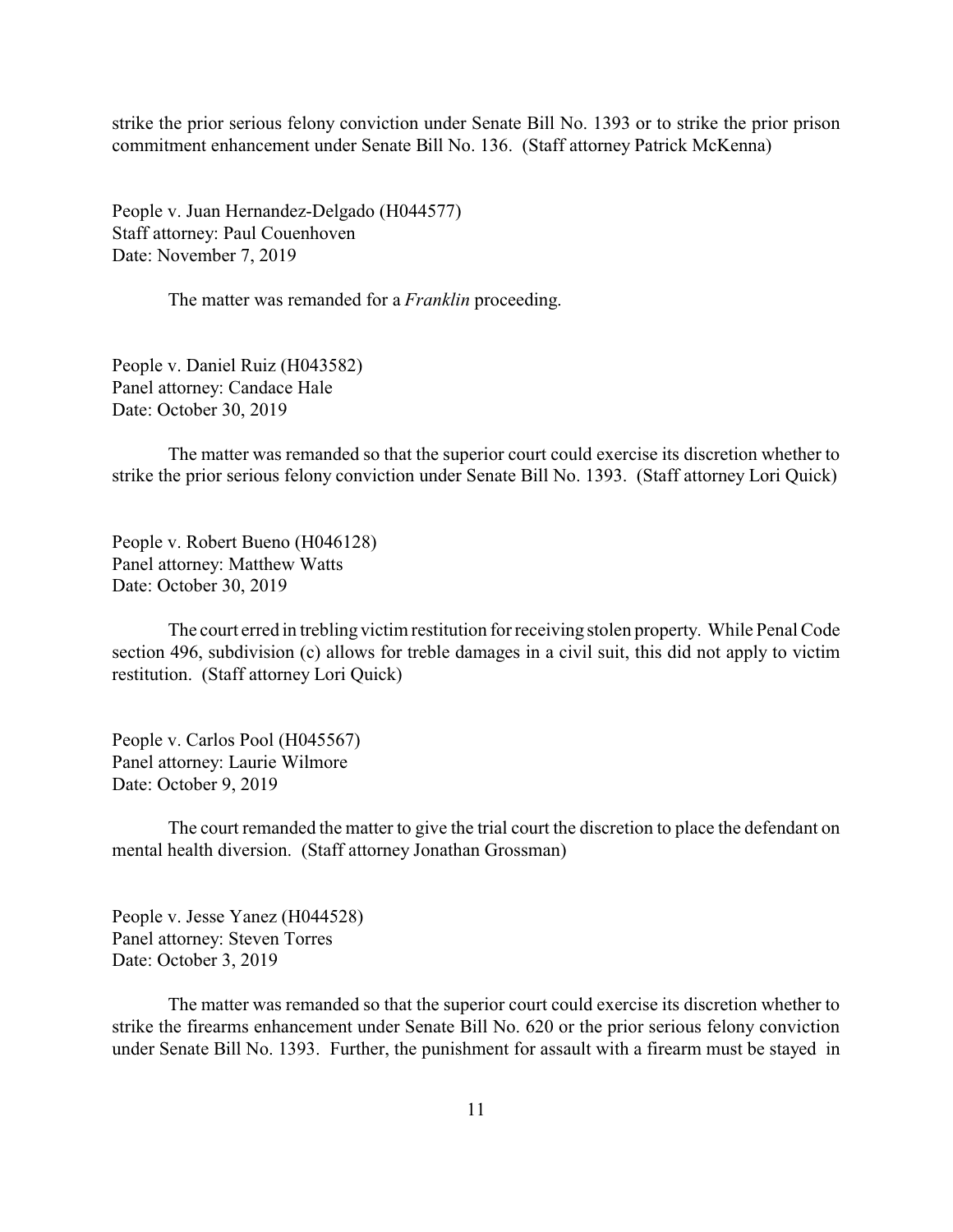light of the punishment for robbery. Finally, the abstract of judgment needed to be corrected. (Staff attorney Lori Quick)

People v. Kevin Figueroa (H045646) Panel attorney: J. Wilder Lee Date: September 30, 2019

The punishments for attempted voluntary manslaughter and shooting into an occupied vehicle was stayed under Penal Code section 654 in lieu of the punishment for assault with a firearm. (Staff attorney Paul Couenhoven)

People v. Clarence Arostegui (H045744) Panel attorney: William Hassler Date: September 30, 2019

The matter was remanded so that the superior court could exercise its discretion whether to strike the prior serious felony conviction under Senate Bill No. 1393. (Staff attorney Lori Quick)

People v. Orlando Rojas (H045486) Panel attorney: Frank McCabe Date: September 27, 2019

The matter was remanded for the juvenile court to conduct a transfer hearing under *People v. Superior Court (Lara)* (2018) 4 Cal.5th 299 and for the court to consider striking the firearms enhancement under Senate Bill No. 620. (Staff attorney Patrick McKenna)

People v. Karen Scarbrough (H046161) Panel attorney: Gabriel Bassan Date: September 27, 2019

In a published decision, the court held a defendant sentenced to prison cannot be ordered to pay victim restitution for the cost of extraditing her to California for a pending violation of probation. (Staff attorney Paul Couenhoven)

People v. Michael Gomez (H044545) Staff attorney: Lori Quick Date: September 25, 2019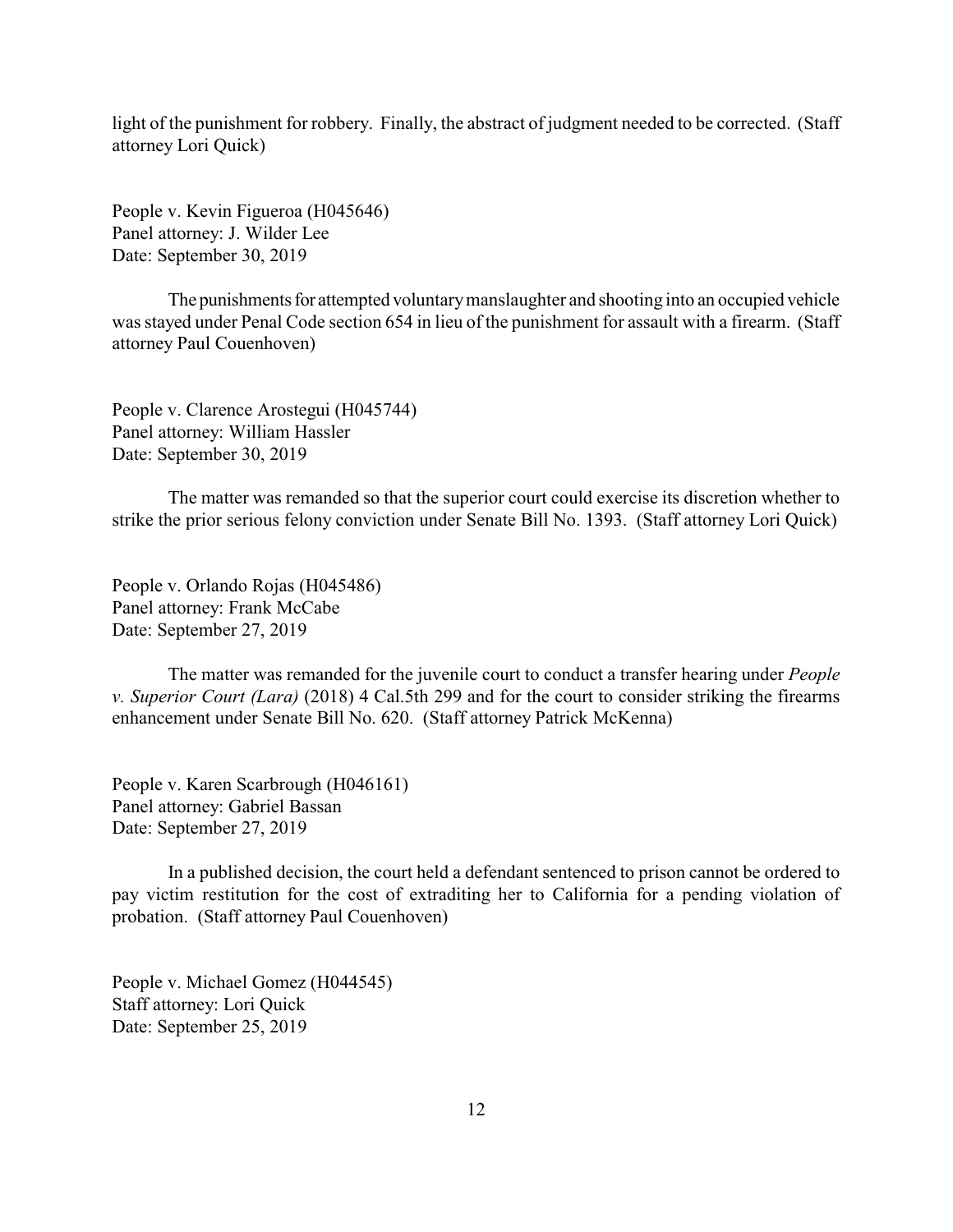The matter was remanded so that the superior court could exercise its discretion whether to strike the firearms enhancement under Senate Bill No. 620 or the prior serious felony conviction under Senate Bill No. 1393.

People v. Thann Von (H045207) Panel attorney: Rachel Varnell Date: September 24, 2019

The court should have struck a prison prior when the underlying conviction had been reduced to a misdemeanor under Proposition 47. (Staff attorney Paul Couenhoven)

People v. Ray Ledesma (H045176) Panel attorney: Edward Hagerty Date: September 10, 2019

With an indeterminate term, a gang enhancement can sometimes increase that mandatory minimum term before the defendant is eligible for parole, but it cannot serve to add a determinate term. Further, the matter was remanded so that the superior court could exercise its discretion whether to strike the firearms enhancement under Senate Bill No. 620. (Staff attorney Jonathan Grossman)

People v. Richard Cortez (H042811) Staff attorneys: Nerissa Nuertas and William Robinson Date" September 10, 2019

The matter was remanded so that the superior court could exercise its discretion whether to strike the prior serious felony conviction under Senate Bill No. 1393.

In re K.L. (H046236) Panel attorney: Heather Shallenberger Date: September 9, 2019

A probation condition not to possess "sexual images" was unconstitutionally vague. (Staff attorney Lori Quick)

People v. Jose Samayoa (H044346) Panel attorney: Allen Weinberg Date: August 26, 2019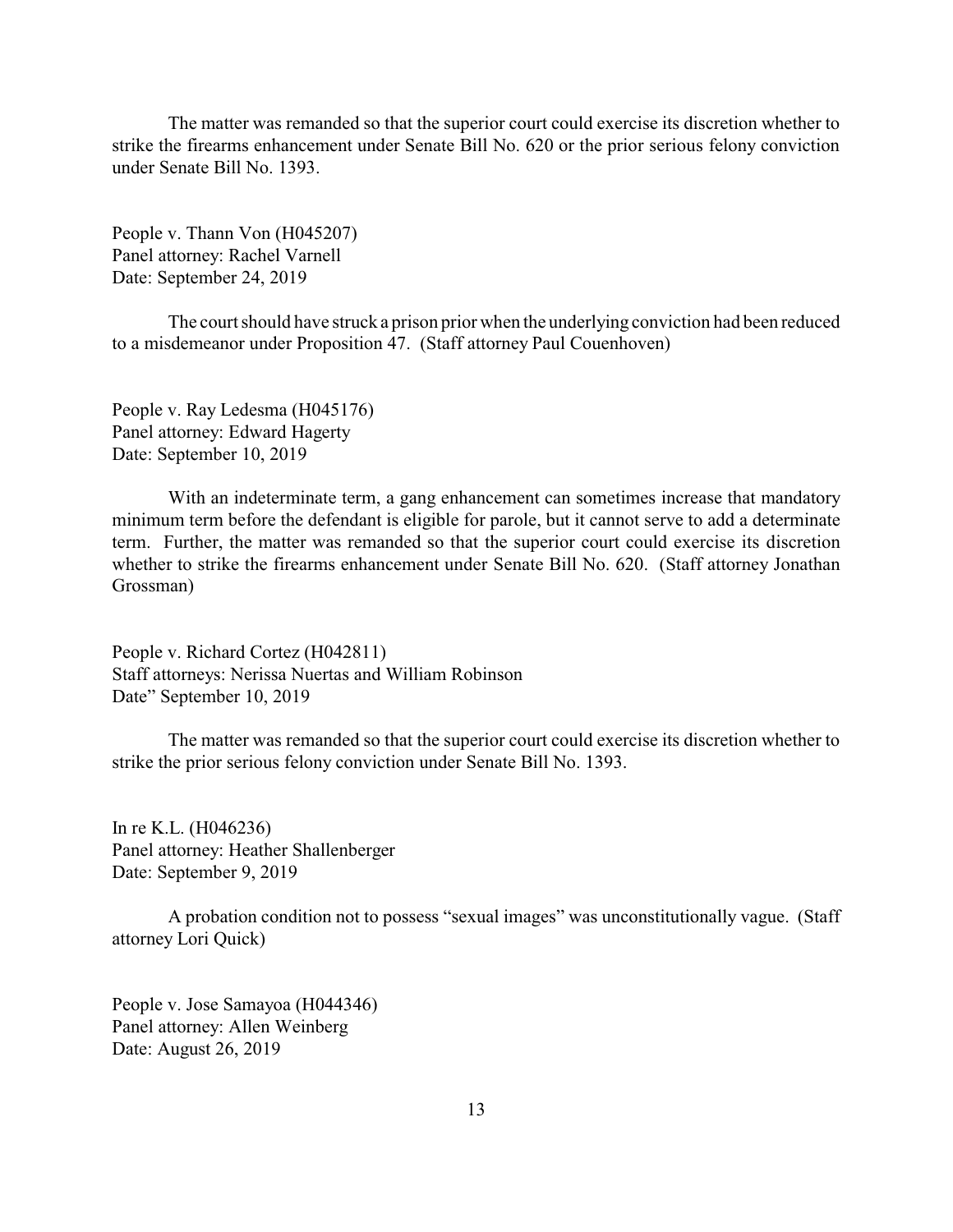The matter was remanded so that the superior court could exercise its discretion whether to strike the firearms enhancement under Senate Bill No. 620 or the prior serious felony conviction under Senate Bill No. 1393. (Staff attorney William Robinson)

In re J.M. (H046178) Panel attorney: Laurel Simmons Date: August 23, 2019

The matter was remanded for the court to determine if the offense was a felony or misdemeanor under *In re Manzy W.* (1997) 14 Cal.4th 1199, 1204. (Staff attorney Lori Quick)

People v. Joshua Bringazi (H046098) Panel attorney: Randy Kravis Date: August 20, 2019

The court could not impose a sentence consecutive to a parole violation. (Staff attorneyLori Quick)

People v. John Santos (H045518) Panel attorney: Lori Quick Date: August 15, 2019

In a published decision, the court held that a *Duenas* claim is cognizable on appeal without an objection below if sentencing was before the *Duenas* decision. The court remanded the matter for the trial court to consider appellant's ability to pay fees.

People v. William Burnes (H045562) Panel attorney: William Burnes Date: August 13, 2019

Appellant was convicted in two cases. The court imposed sentence, creating a principal term in each case. This was error. There can be only one principal term in a single commitment, regardless of the number of cases. (Staff attorney William Robinson)

Christian Salinas-Torres (H045393) Panel attorney: Gordon Brownell Date: August 7, 2018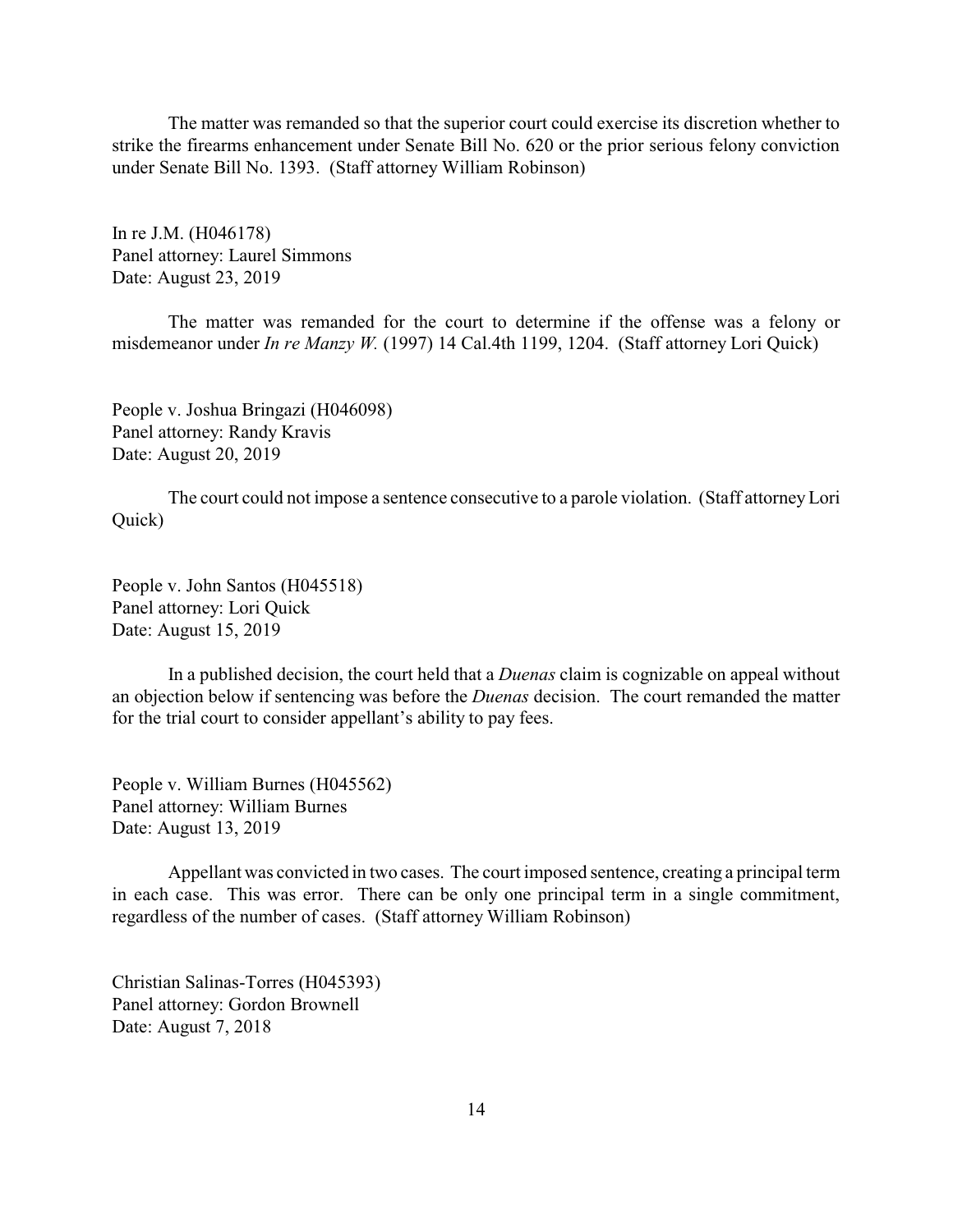Appellant was convicted of false imprisonment and robbery. The punishment for false imprisonment must be stayed under Penal Code section 654. Further, the court lacked the authority to issue a protective order. (Staff attorney William Robinson)

People v. Robert Vasser (H045603 Panel attorney: Matthew Watts Date: July 31, 2019

The punishment for possession and transportation of drugs should have been stayed in light of the punishment for possession for sale. (Staff attorney William Robinson)

People v. Joseph Antuna (H042678) Panel attorney: Alexis Haller Date: July 30, 2019

The matter was remanded so that the superior court could exercise its discretion whether to strike the firearms enhancement under Senate Bill No. 620. Further, appellant was entitled to a hearing under *People v. Franklin* (2016) 63 Cal.4th 261. (Staff attorney Jonathan Grossman)

People v. Ricardo Espana (H046062) Staff attorney: Jonathan Grossman Date: July 11, 2019

The matter was remanded so that the superior court could exercise its discretion whether to strike the firearms enhancement under Senate Bill No. 620 or the prior serious felony conviction under Senate Bill No. 1393.

People v. Luis Madrigal (H044892) Panel attorney: Jean Matulis Date: July 9, 2019

The matter was remanded so that the superior court could exercise its discretion whether to strike the prior serious felony conviction under Senate Bill No. 1393. (Staff attorney William Robinson)

People v. Jose Santacruz (H042630) Staff attorneys: Patrick McKenna and Nerissa Huertas Date: June 24, 2019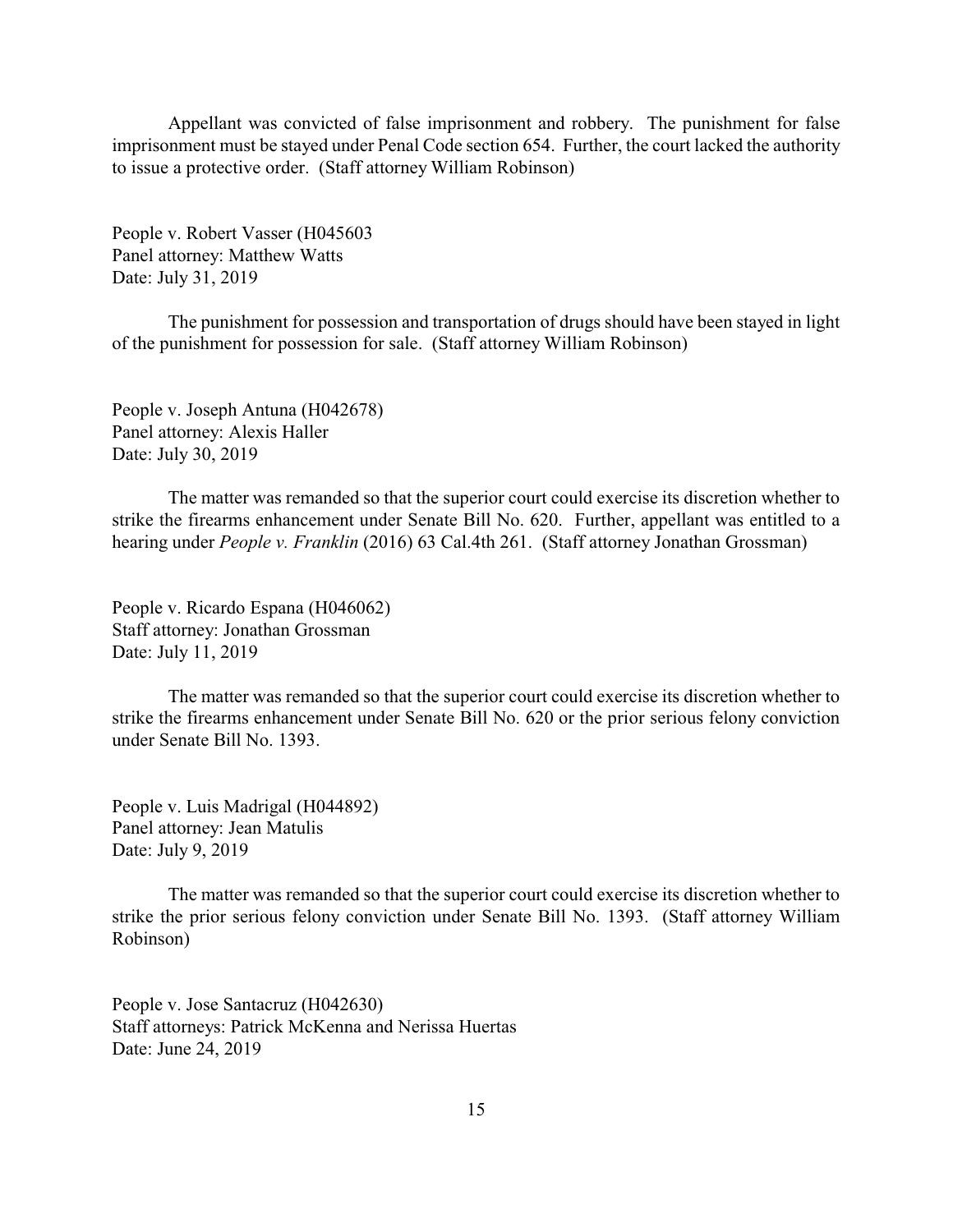The matter was remanded so that the superior court could exercise its discretion whether to strike the prior serious felony conviction under Senate Bill No. 1393.

People v. Adrian Sanchez (H045455) Panel attorney: Marc McKenna Date: June 13, 2019

Trial counsel was ineffective for not requesting to reduce the restitution order for future damages by factoring the net present value. (Staff attorney Lori Quick)

People v. James Moran (H046163) Panel attorney: Richard Fitzer Date: June 11, 2019

The judgment was made clarified by dismissing a charge that was to be dismissed as part of the plea bargain. (Staff attorney Patrick McKenna)

People v. Jimenez (H044238) Panel attorney: Alexis Haller Date: May 16, 2019

Appellant was charged with various offenses with a certain one strike allegation that carried a potential sentence of 15 years to life. In a published decision, the court decided he could not be punished with a different one strike provision that carried a sentence of 25 years to life. (Staff attorney William Robinson)

People v. Raymond Estrada (H045588) Staff attorney: Paul Couenhoven Date: May 16, 2019

The matter was remanded so that the superior court could exercise its discretion whether to strike the prior serious felony conviction under Senate Bill No. 1393.

People v. Eugene Aguilar (H044120) Panel attorney: Alex Green Date: May 15, 2019

The matter was remanded so that the superior court could exercise its discretion whether to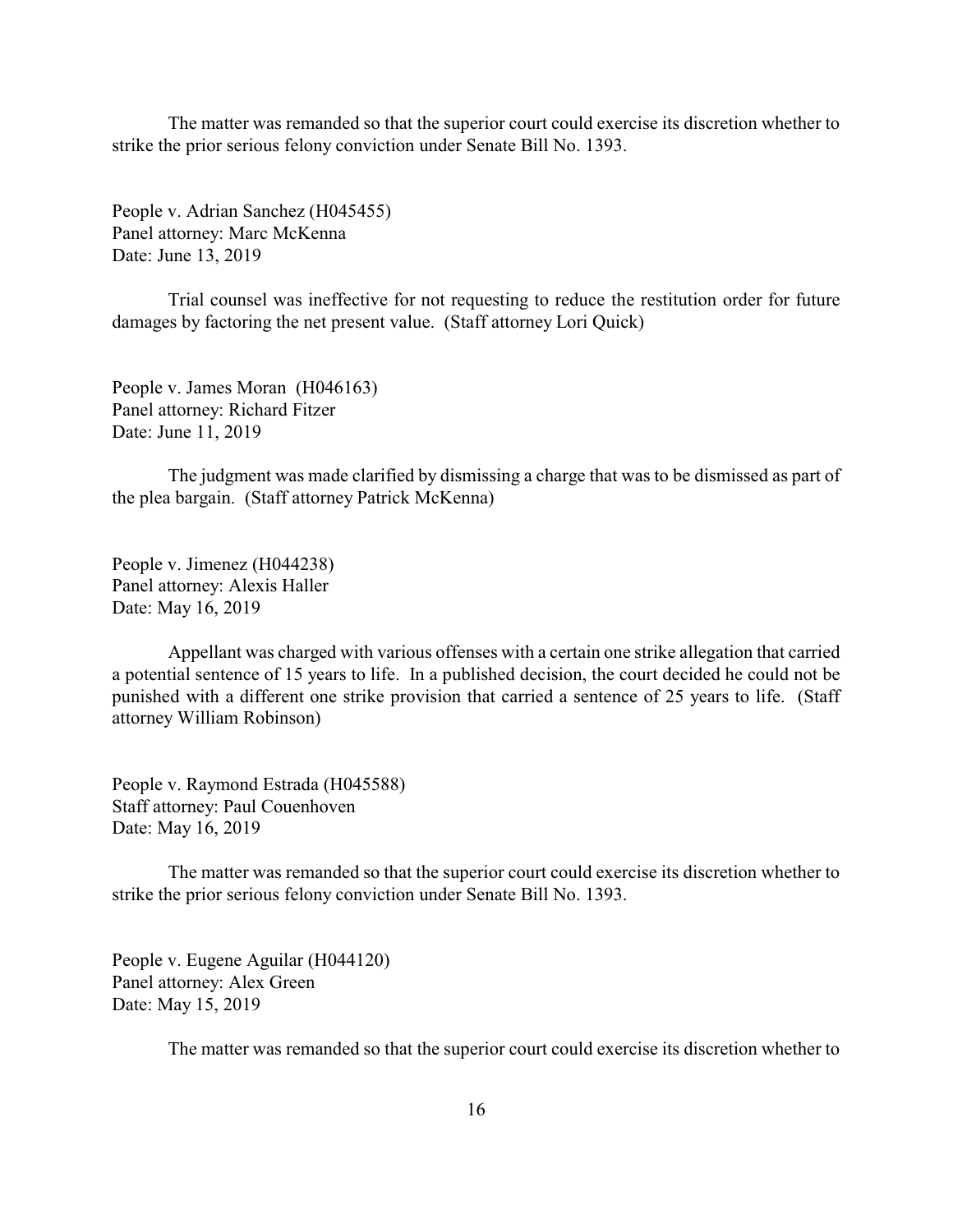strike the prior serious felony conviction under Senate Bill No. 1393. (Staff attorney Jonathan Grossman)

People v. Troy Stone (H045462) Panel attorney: Michael Sampson Date: May 14, 2019

The punishments for possession for sale, possession of a firearm by a felon, possession of ammunition by a felon, and carrying a concealed firearm must be stayed pursuant to Penal Code section 654 because of the punishment for possession of drugs while armed with a loaded firearm. (Staff attorney William Robinson)

People v. Jesse Cortez (H046237) Panel attorney: Elisa Brandes Date: May 8, 2019

The matter was remanded so that the superior court could exercise its discretion whether to strike the prior serious felony conviction under Senate Bill No. 1393. (Staff attorney William Robinson)

People v. Joshua Rios (H045661) Panel attorney: Brian McComas Date: May 8, 2019

The punishment for making criminal threats should have been stayed under Penal Code section 654 because of the punishment for assault with a deadly weapon. Further, the matter was remanded so that the superior court could exercise its discretion whether to strike the prior serious felony conviction under Senate Bill No. 1393. (Staff attorney Lori Quick)

People v. Fabian Alvarado (H045500) Panel attorney: George Schraer Date: May 7, 2019

The court cannot punish appellant for a gang enhancement when it punished him for being vicariously armed in a gang crime under Penal Code section 12022.53. (Staff attorney Lori Quick)

People v. Arturo Maya Perez (H045775) Panel attorney: Alan Siraco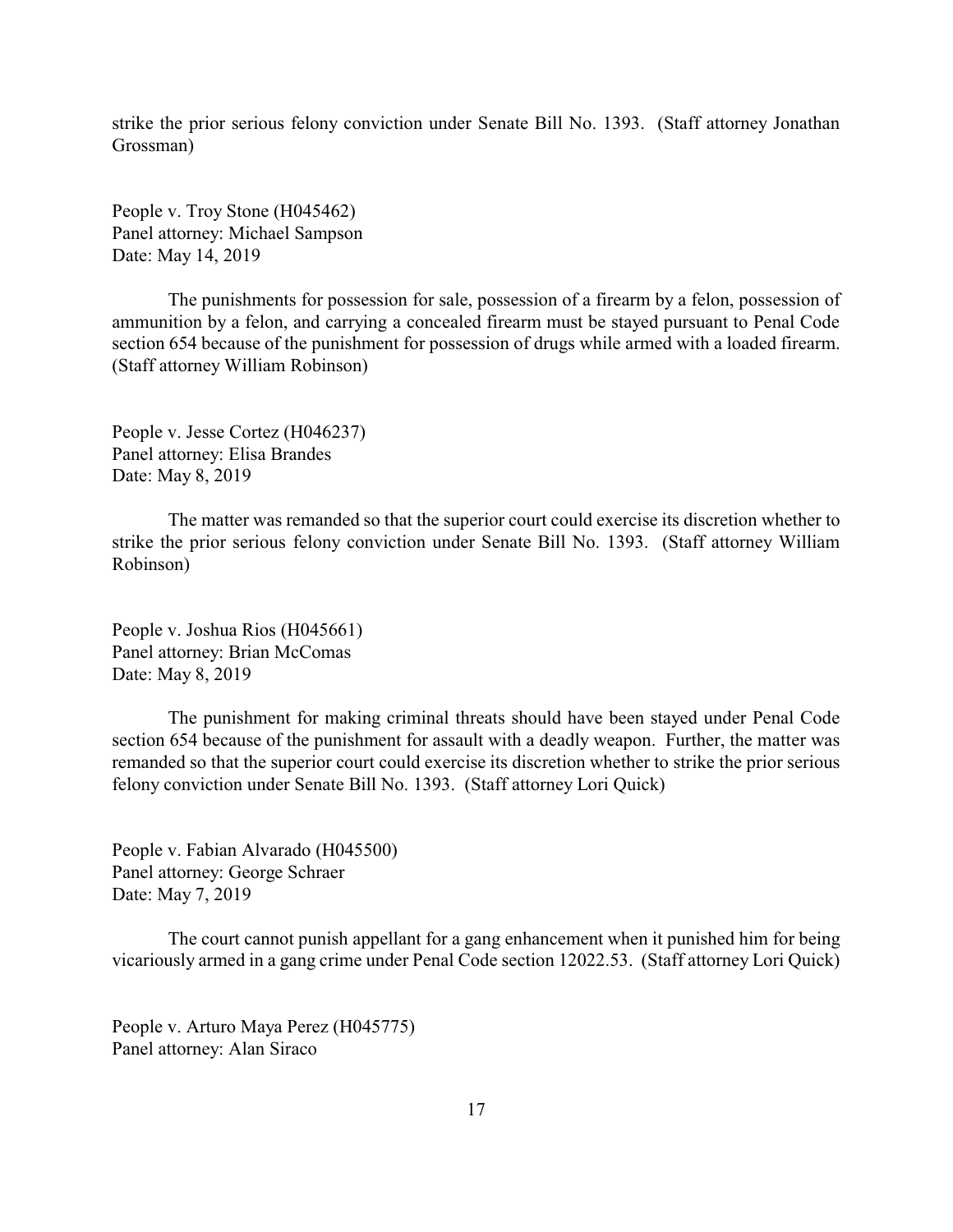Date: May 2, 2019

The matter was remanded so that the superior court could exercise its discretion whether to strike the prior serious felony conviction under Senate Bill No. 1393. (Staff attorney Jonathan Grossman)

People v. Corona (H044585) Panel attorney: Eric Weaver Date: May 1, 2019

The matter was remanded so that the superior court could exercise its discretion whether to strike the prior serious felony conviction under Senate Bill No. 1393. (Staff attorney Jonathan Grossman)

In re B.M. (H046404) Panel attorney: Heather Shallenberger Date: April 29, 2019

A probation condition not to possess weapons was modified to avoid constitutional problems. (Staff attorney Lori Quick)

In re Q.M. (H045254) Panel attorney: Sylvia Ronnau Date: April 26, 2019

The punishment for assault with a deadly weapon and burglary should be stayed under Penal Code section 654 in lieu of the punishment for attempted murder with a weapon. (Staff attorney Paul Couenhoven)

People v. Patagua (H046138) Panel attorney: Ronald Boyer Date: April 18, 2019

The AIDS education fine was unauthorized. (Staff attorney Jonathan Grossman)

People v. Rozsa (H045520) Panel attorney: John Dwyer Date: April 18, 2019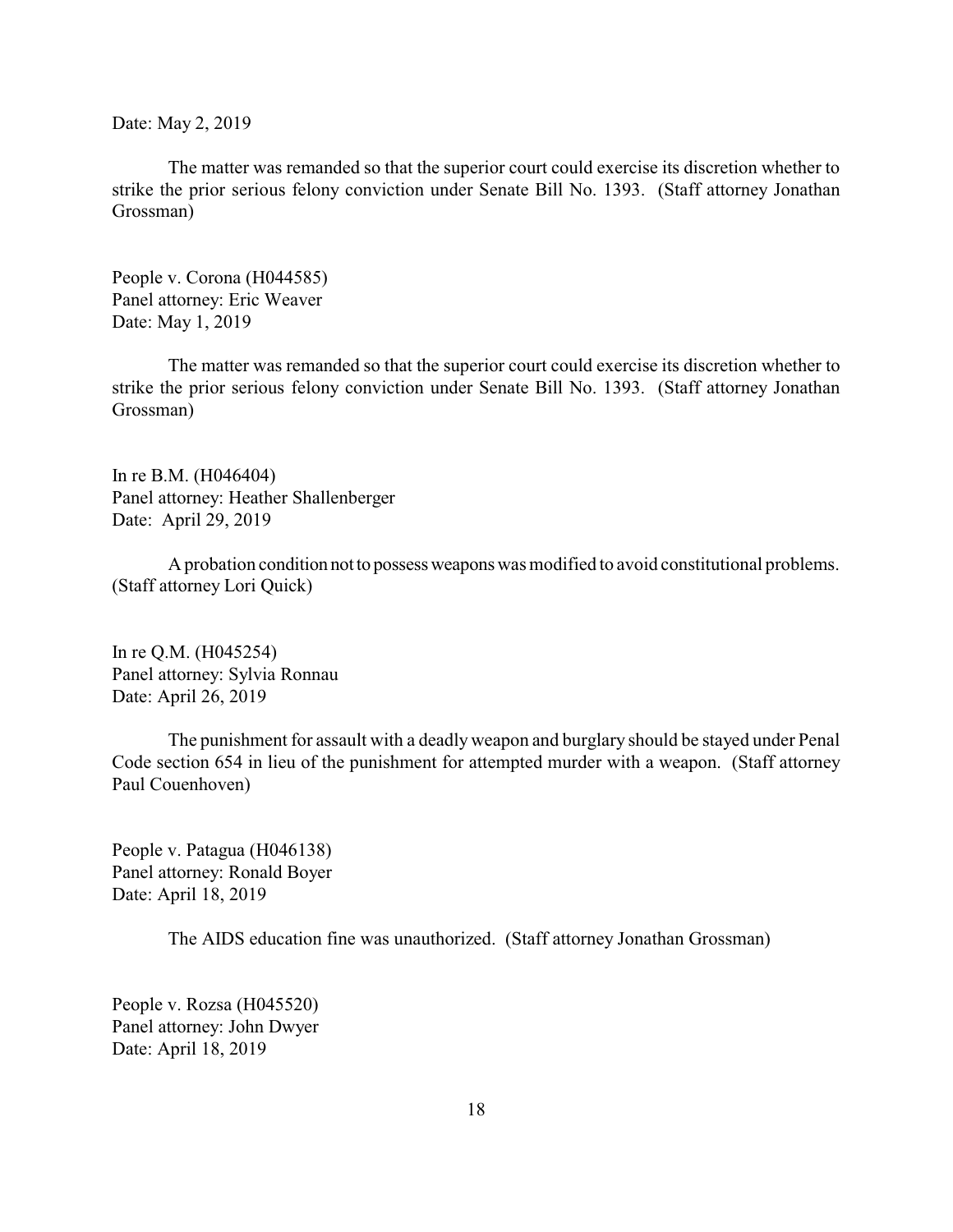The court was required to dismiss the counts that the defendant did not plead to as part of the plea bargain. (Staff attorney John Dwyer)

People v. Louis Bernabei (H045459) Panel attorney: Heather Mackay Date: April 16, 2019

A no contact order was unauthorized. (Staff attorney Lori Quick)

People v. Ernesto Contreras (H044218) Panel attorney: Paul Carroll Date: April 12, 2019

The abstract of judgment needed to be corrected to reflect the proper sentence. (Staff attorney Paul Couenhoven)

People v. Victor Reyes (H045457) Panel attorney: Susannah McNamara Date: April 9, 2019

A no alcohol condition of probation was unconstitutionally vague. (Staff attorney Paul Couenhoven)

People v. Aparicio (H045319) Panel attorney: Geoff Jones Date: April 3, 2019

The court was required to dismiss the counts that the defendant did not plead to as part of the plea bargain. (Staff attorney Patrick McKenna)

People v. Rojas (H045848) Panel attorney: Gordon Brownell Date: February 28, 2019

Appellant pled to four counts but was erroneously sentenced on five counts. (Staff attorney Jonathan Grossman)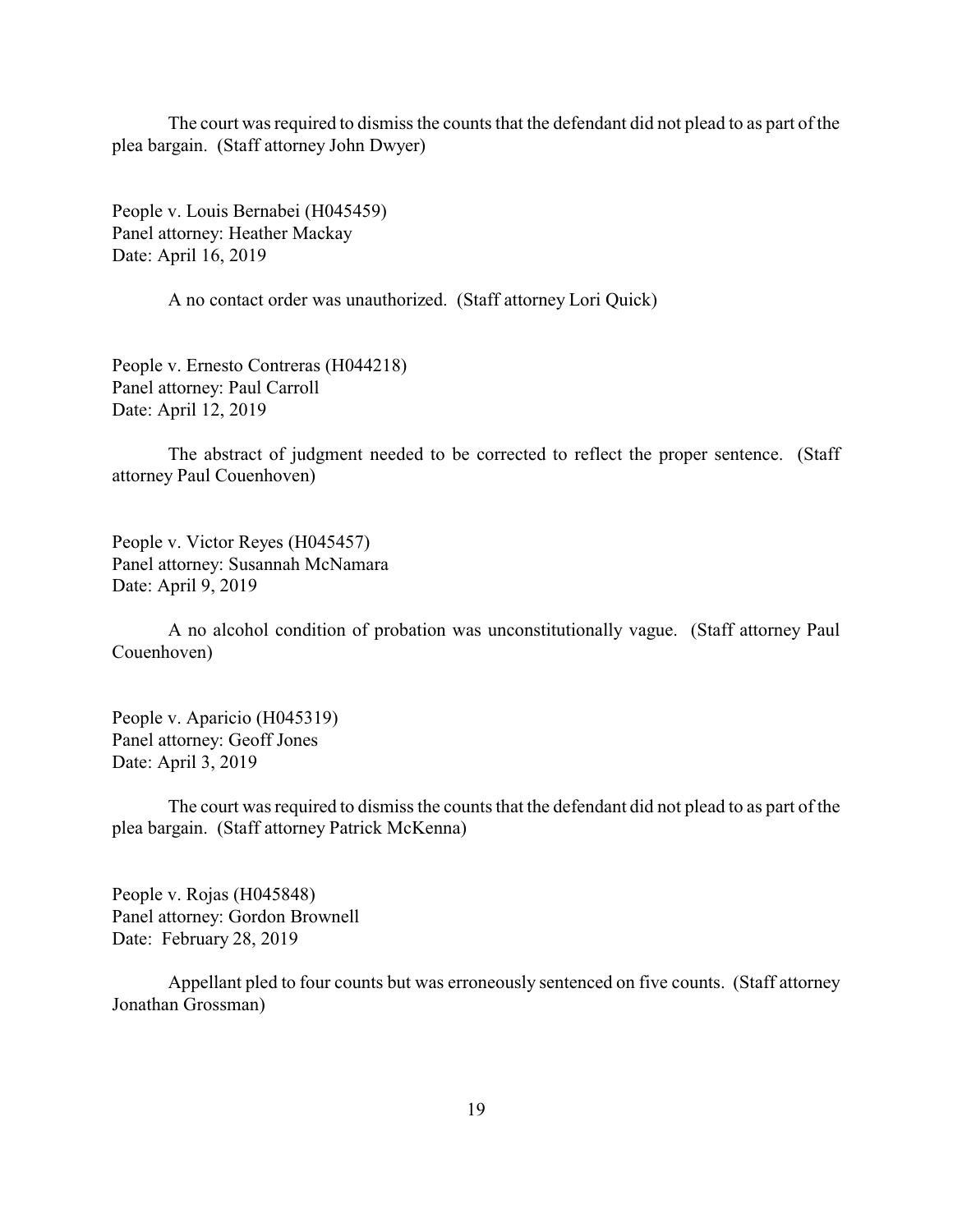People v. Robert Bagwell (H044526) Panel attorney: Renee Paradis Date: February 14, 2019

Appellant was convicted of possession of controlled substances while armed with a firearm, possession of a firearm as a felon, possession of drugs, and possession of drug paraphernalia, among other things. The court of appeal decided the punishment for a felon in possession of a firearm and possession of paraphernalia must be stayed under Penal Code section 654. (Staff attorney Jonathan Grossman)

People v. Freddie Mendoza (H045134) Panel attorney: Alan Siraco Date: February 26, 2019

Appellant entered a plea bargain for a split sentence of three years in jail followed by six years on mandatory supervision. At sentencing, however, the court ordered he serve 3 years 69 days in jail. This violated the plea bargain. (Staff attorney Patrick McKenna)

People v. Campuzano (H045365) Panel attorney: Michael Sampson Date: February 26, 2019

A probation condition limiting with whom appellant can socialize was modified to avoid problems with vagueness. (Staff attorney Lori Quick)

People v. Theodore Quezada (H044717) Panel attorney: Elisa Brandes Date: January 31, 2019

The matter was remanded so that the superior court could exercise its discretion whether to strike the prior serious felony conviction under Senate Bill No. 1393. (Staff attorney Patrick McKenna)

People v. Frank Stephenson (H045719) Panel attorney: Paul Kraus Date: January 31, 2019

Mandatory supervision conditions prohibiting appellant from owning, possessing, or having access to "anyweapon" and being "adjacent" to a school campus were unconstitutionallyvague. The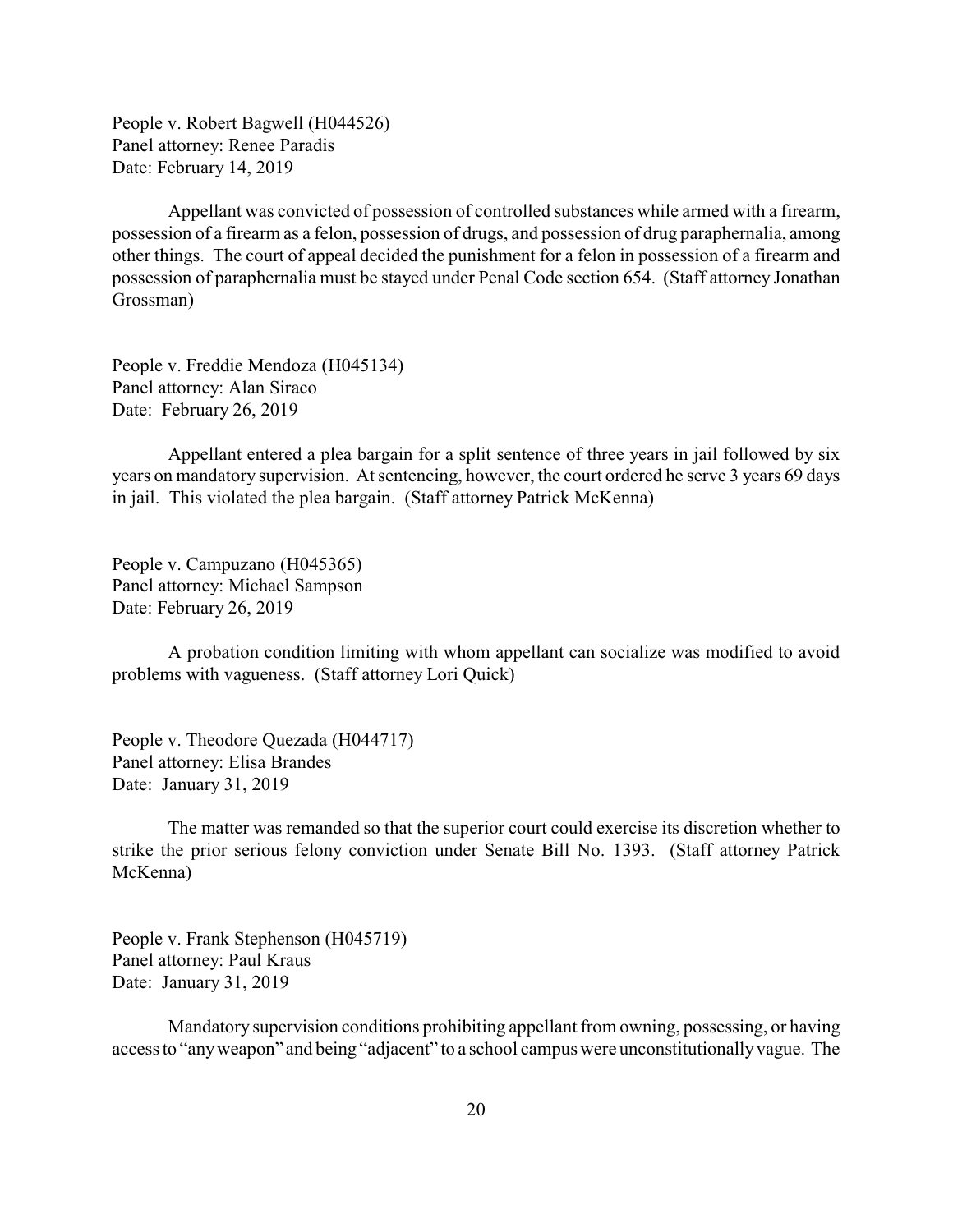court modified the conditions. Further, the payment of the court operations assessment and the court facilities assessment could not be made a condition of his mandatory supervision. (Staff attorney Jonathan Grossman)

People v. Anthony Alvarez (H043234) Panel attorney: Shaneen Porter Date: January 31, 2019

A prison prior needed to be stricken because the conviction for the prior had been reduced to a misdemeanor under Proposition 47. (Staff attorney Lori Quick)

In re G.V. (H045895) Panel attorney: Marc McKenna Date: January 31, 2019

A probation condition to report all police contactswas unconstitutionally vague and modified to apply only if the probationer reasonably knows she is being investigated for illegal activity. (Staff attorney Dallas Sacher)

People v. Jesse Quiming (H043494) Panel attorney: Alexis Haller Date: January 31, 2019

The matter was remanded so that the superior court could exercise its discretion whether to strike the prior serious felony conviction under Senate Bill No. 1393. On remand, the trial court should also consider whether appellant is entitled to mental health diversion under newly enacted Penal Code section 1001.36. (Staff attorney William Robinson)

People v. Armando Canchola (H044154) Panel attorney: Gordon Brownell Date: January 31, 2019

The matter was remanded so that the superior court could exercise its discretion whether to strike the prior serious felony conviction under Senate Bill No. 1393 and whether to strike the gang enhancement pursuant to *People v. Fuentes* (2016) 1 Cal.5th 218. (Staff attorney Patrick McKenna)

People v. David Lopez (H045177) Panel attorney: Maggie Shrout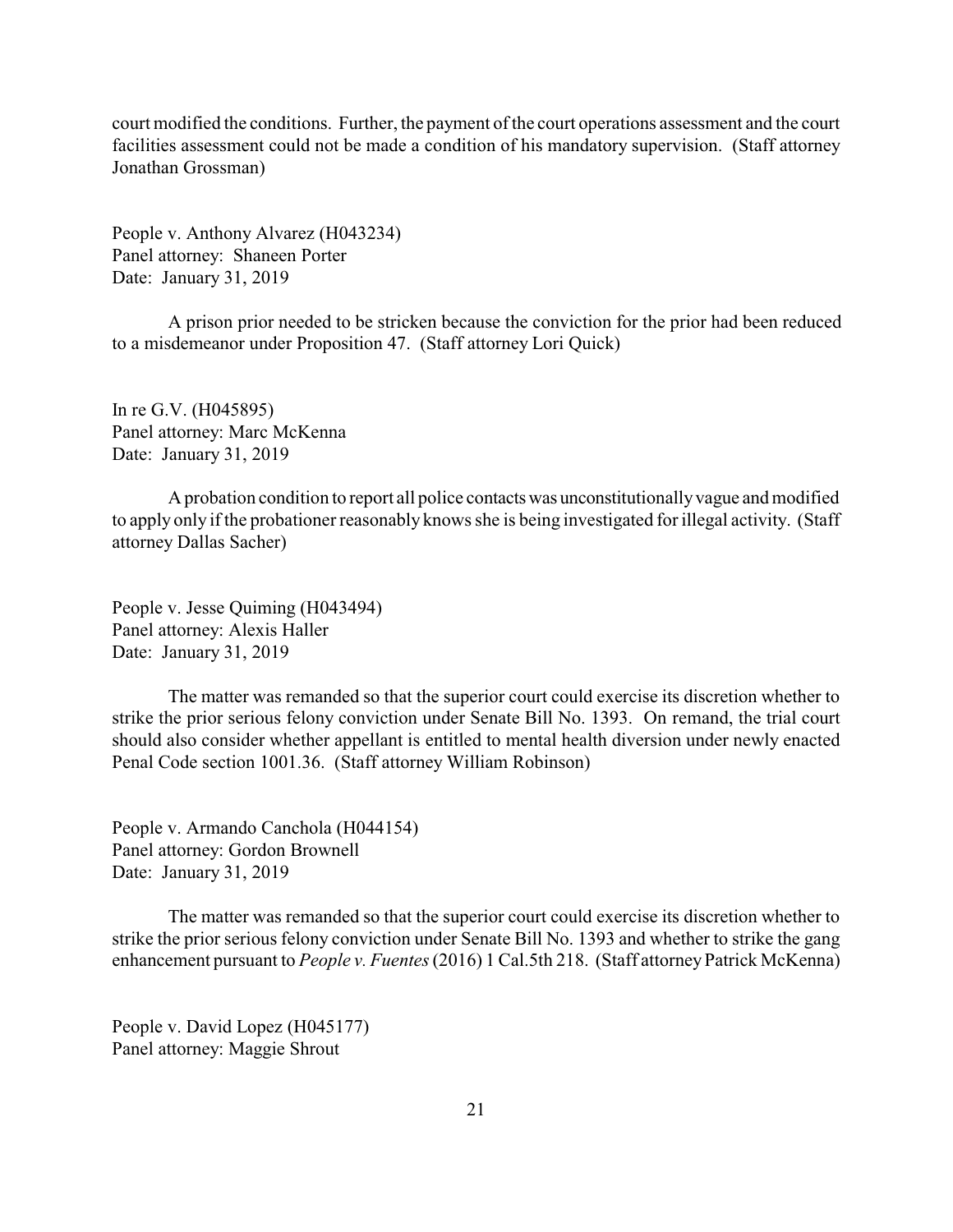<span id="page-21-0"></span>Date: January 25, 2019

The matter was remanded so that the superior court could exercise its discretion whether to strike the firearms enhancement under Senate Bill No. 620. (Staff attorney Lori Quick)

People v. Alonso Ruiz (H044308) Panel attorney: Rachel Varnell Date: January 14, 2019

The matter was remanded so that the superior court could exercise its discretion whether to strike the prior serious felony conviction under Senate Bill No. 1393. (Staff attorney Paul Couenhoven)

People v. Fowler (H044621) Panel attorney: Steven Schorr Date: January 11, 2019

The matter was remanded so that the superior court could exercise its discretion whether to strike the prior serious felony conviction under Senate Bill No. 1393. (Staff attorney Jonathan Grossman)

People v. Alvarez (H044173) Panel attorney: Jeffrey Kross Date: January 8, 2019

There was insufficient evidence of an ability to pay attorney fees. (Staff attorney Lori Quick)

## **DEPENDENCY CASES**

In re T.L. (H046942) Panel attorney: Alexis Collentine (representing the respondent father) Date: December 4, 2019

The court upheld placement of the minor with the father. (Staff attorneyJonathan Grossman)

In re N.L. (H047129) Panel attorneys: Paul Swiller, Elaine Henderson Date: November 25, 2019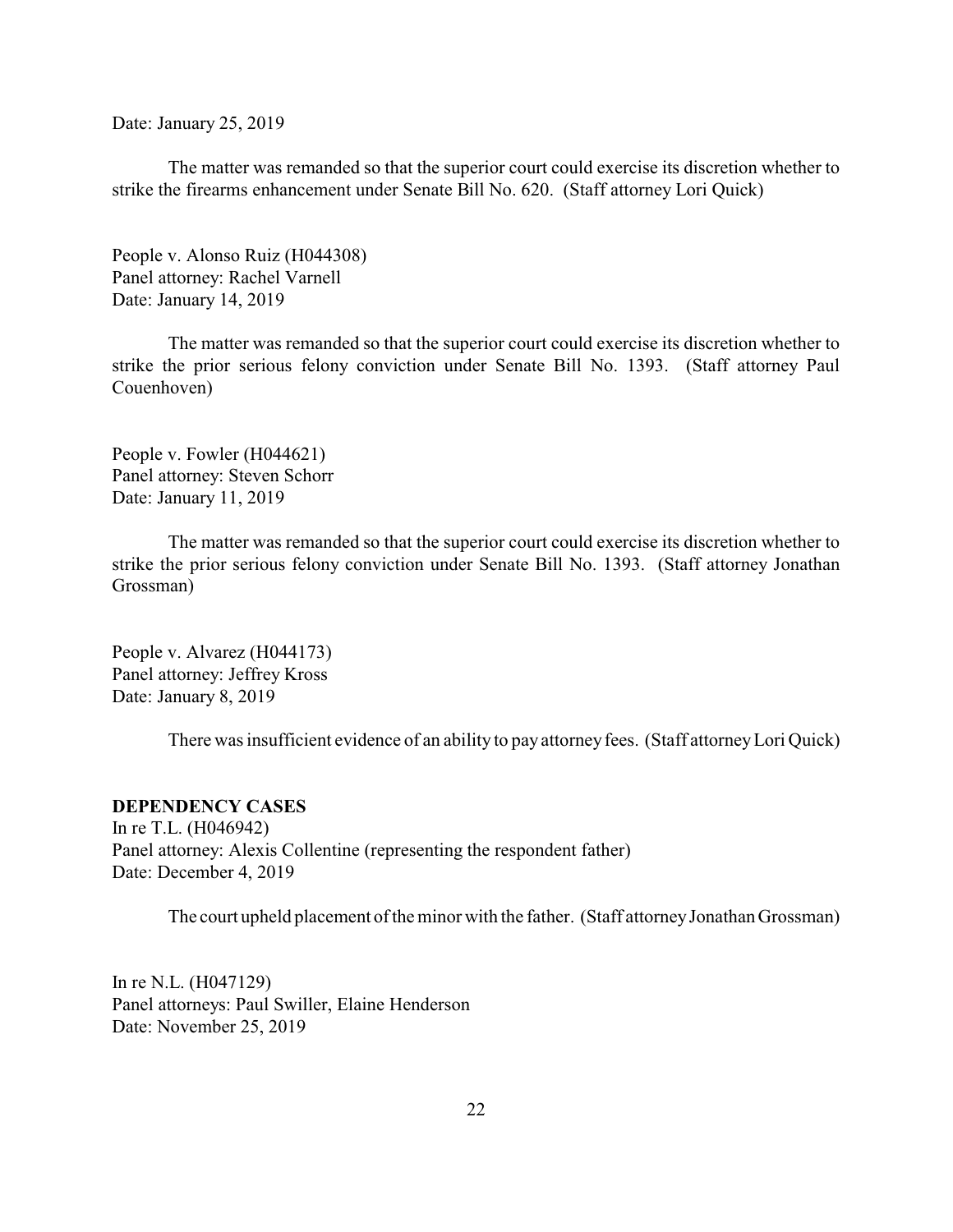The matter was remanded to comply with the notice requirement of the Indian Child Welfare Act. (Staff attorney Jonathan Grossman)

In re A.V. (H047021) Panel attorney: Jacob Olson (representing the respondent father) Date: November 21, 2019

The court of appeal upheld the placement of the minor with the father, notwithstanding the minor's challenge on appeal. (Staff attorney Jonathan Grossman)

In re T.M.E. (H046786) Panel attorney: Terence Chucas Date: November 14, 2019

The matter was remanded to complywith the notice requirement of the Indian Child Welfare Act. (Staff attorney Jonathan Grossman)

In re D.D. (H046530) Panel attorney: Elizabeth Pacheco Date: October 22, 2019

The court improperly delegated its authority when it ordered as part of the exit orders in terminating the dependency that the father could determine the mother's visitation with the child. (Staff attorney Paul Couenhoven)

E.M. v. Superior Court (H047053 Attorney: Richard West Date: October 4, 2019

The court granted an extraordinary writ and reversed the order terminating reunification services. It concluded the father had not received reasonable services when he was not allowed to visit the child. (SDAP was not involved in the matter)

In re N.R. (H046760) Panel attorney: Jamie Moran Date: August 30, 209

The matter was remanded for compliance with the Indian Child Welfare Act. (Staff attorney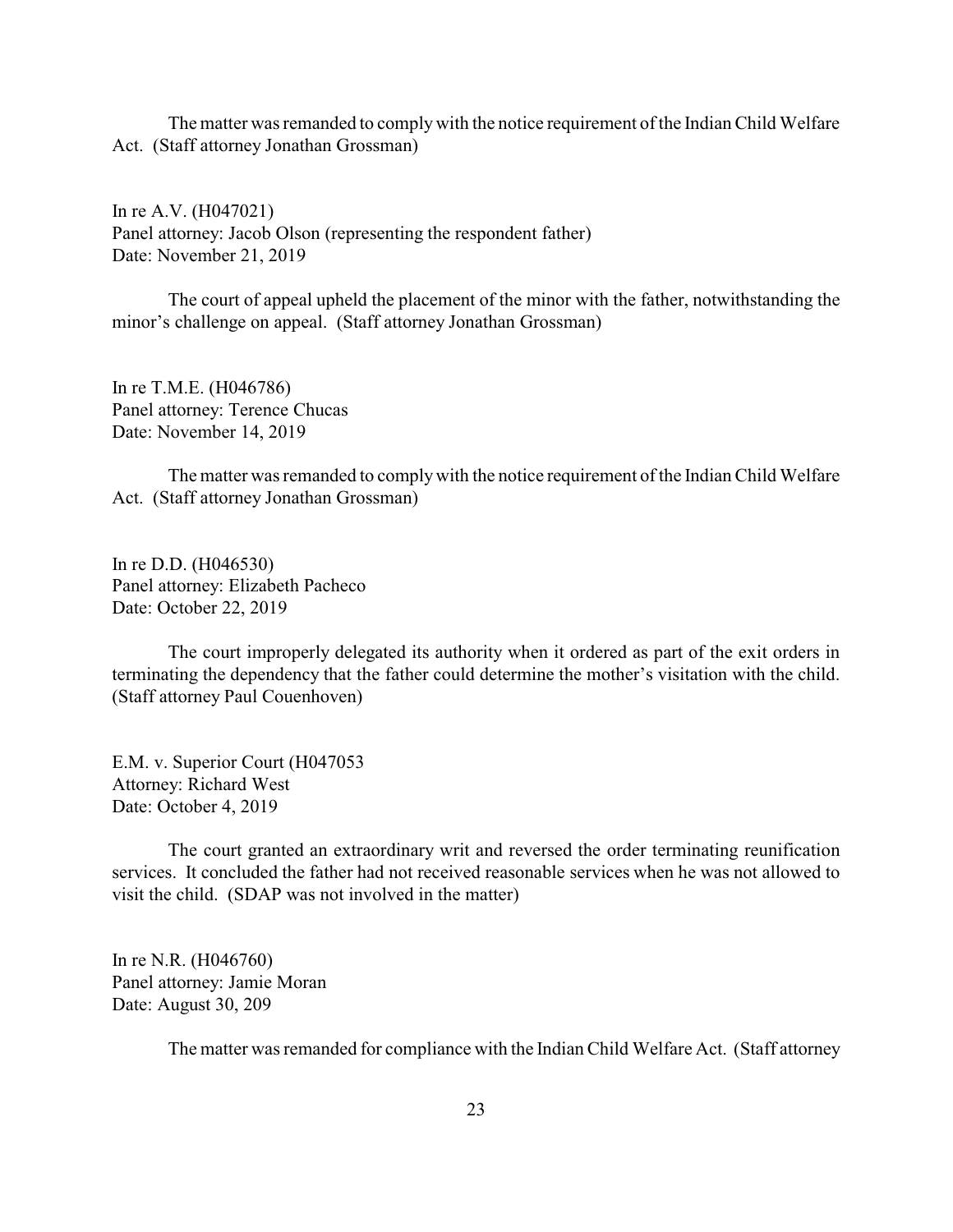<span id="page-23-0"></span>Anna Stuart)

In re U.S. (H046308) Panel attorney: Kathy Siegel Date: June 19, 2019

The court held there was insufficient evidence of emotional abuse from the parents verbally arguing. (Staff attorney Jonathan Grossman)

In re L.D. (H045721) Panel attorneys: Carol Koenig, Daniel Rooney Date: April 26, 2019

The matter was remanded to comply with the Indian Child Welfare Act. (Staff attorney Patrick McKenna)

In re A.Y. (H045197) Panel attorneys: John Dodd and Jacob Olson Date: April 5, 2019

After the Department and the parents presented their experts concerning whether the minor suffered from shaken baby syndrome, the Department was allowed over objection to present another expert in rebuttal. However, the court refused to allow the parents to present another expert in surrebuttal. The court of appeal reversed because the excluded evidence concerned the te critical issue of whether the minor suffered from shaken baby syndrome that was discussed by in rebuttal. (Staff attorney Jonathan Grossman)

In re M.B. (H045708) Panel attorneys: Linda Harvie and Daniel Rooney Date: February 25, 2019

The court remanded the matter for the county to comply with the notice requirement of the Indian Child Welfare Act. (Staff attorney Patrick McKenna)

**HABEAS CORPUS** In re Michael Hostia (H046040) Panel attorney: Brian McComas Date: April 22, 2019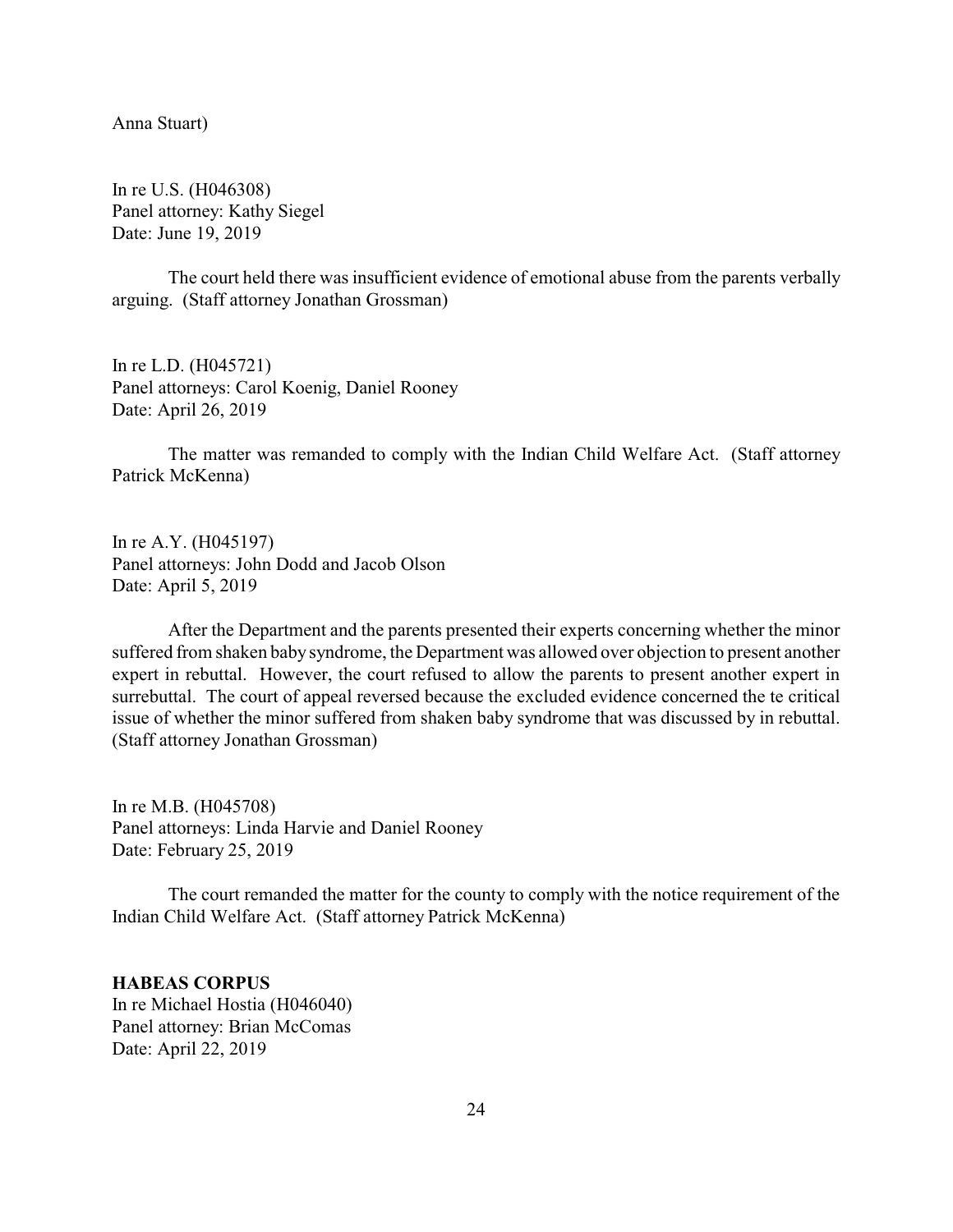<span id="page-24-0"></span>The defendant possessed 0.09 grams of methamphetamine. The defense presented an expert who said this was not a useable amount. The prosecution impeached the defense expert at trial with evidence from a police report that when he was a police officer he had arrested someone for possession 0.1 grams of methamphetamine. Also, the prosecution expert did a demonstration by taking a packet of sugar, which he said weighed one gram, and dividing it into ten parts, each purportedly being 0.1 grams. It was shown on habeas corpus, however, the full police report indicated the person the defense expert had arrested possessed much more than 0.1 grams. Further, the packet of sugar that the prosecution used in the demonstration weighed one ounce, not one gram, and thus the ten parts of the packet were much more than 0.1 grams. The court of appeal issued an order to show cause on claims of not providing material exculpatory evidence and for presenting false evidence. (Staff attorney Jonathan Grossman)

People v. Lee (H042909) Attorney: David Reagan Date: February 13, 2019

The trial court decided on habeas corpus that the defendant's conviction for first degree murder as an aider and abettor must be reduced to second degree under *People v. Chiu* (2014) 59 Cal.4th 155. The court of appeal agreed. (SDAP was not involved in this appeal)

#### **MISCELLANEOUS**

People v. Gerard Wetle (H046762) Attorney: E. Michael Linscheid Date: December 13, 2019

Appellant was convicted of setting crab traps in a protected marine sanctuary. However, the traps were set by a third person, and the court failed to properlyinstruct on vicarious liability. (SDAP was not involved in this appeal)

In re Edward Sagin (H044767) Attorneys: Kelley Fleming, John A. Nathanson Date: August 30, 2019

A woman was killed in her home, and appellant was convicted 30 years ago. Appellant was identified by the testimony of two jailhouse informants who claimed he admitted committed the crime. Appellant presented an alibi defense. Recent DNA tests showed that a different male's DNA was found under the fingernails and on the bathrobe of the victim. The evidence from under the fingernails was consistent with defensive action taken by a victim in an attack. The court of appeal held in a published decision that this was new evidence that more likely than not would have changed the outcome at trial. (SDAP was not involved in the proceeding)